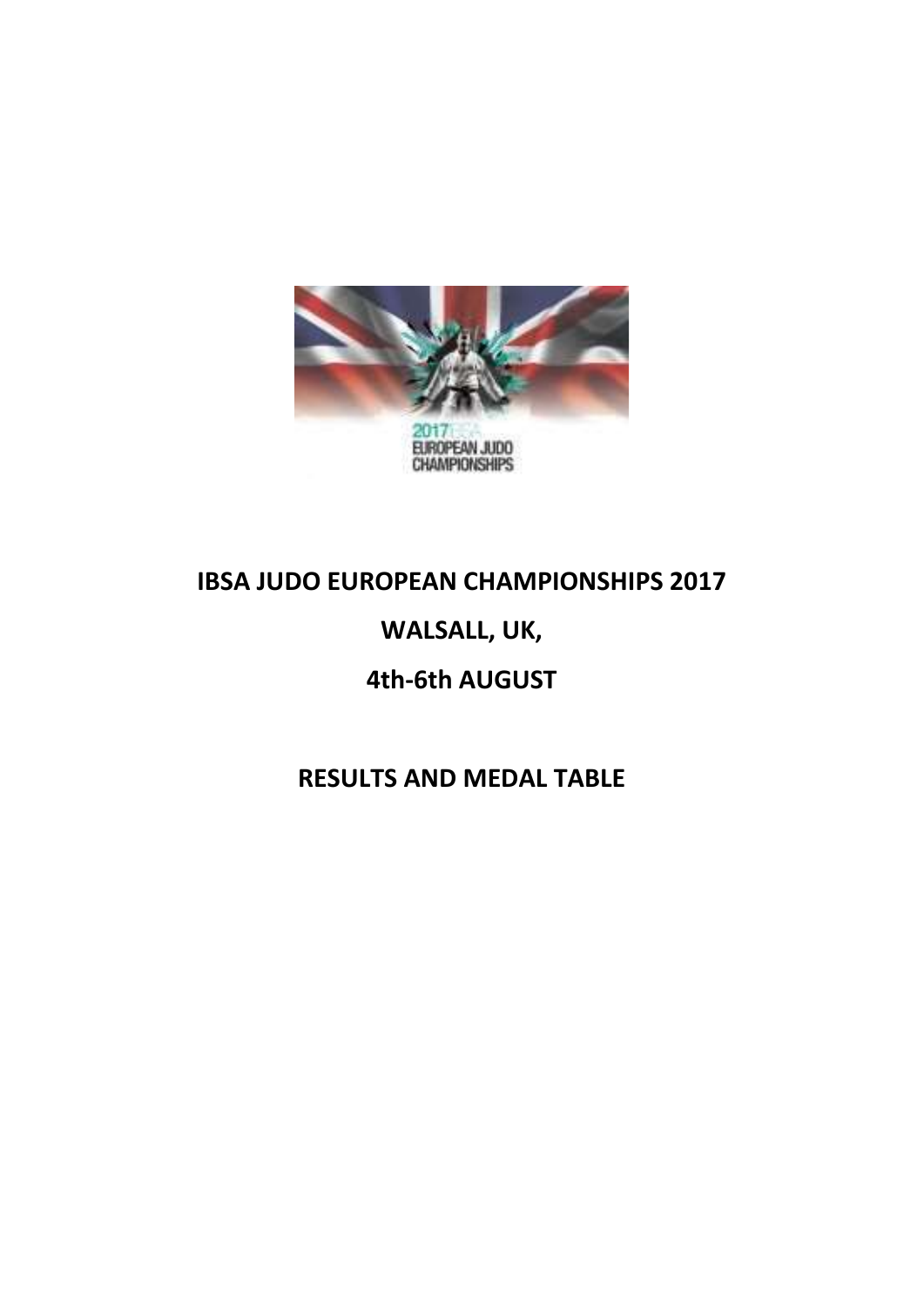

## **IBSA Judo European Championships Walsall (GBR), 04-05 Aug 2017 Medals**

**Total**

|      |                         |            |                      | 1st place | 2nd place    | 3rd place    | 5th place      | 7th place      |
|------|-------------------------|------------|----------------------|-----------|--------------|--------------|----------------|----------------|
| 1.1  | $\overline{\mathbf{G}}$ | <b>AZE</b> | Azerbaijan           | 4         | 1            | $\mathbf 2$  |                | $\mathbf 0$    |
| 2.   |                         | <b>RUS</b> | Russia               | 3         | 3            | 6            | 3              | 1              |
| 3.   |                         | <b>UKR</b> | Ukraine              | 3         | $\mathbf 1$  | $\mathbf{2}$ | 3              | 0              |
| 4.   | 'C·                     | <b>TUR</b> | <b>Turkey</b>        | 1         | $\mathbf{2}$ | 4            | 3              | 0              |
|      | 5.38                    | <b>GBR</b> | <b>Great Britain</b> | 1         | $\mathbf 0$  | $\bf{0}$     | $\overline{2}$ | 1              |
| 6.   |                         | <b>ROU</b> | Romania              | 1         | $\mathbf 0$  | 0            | 0              | $\mathbf 0$    |
| 7.1  | 燕                       | <b>ESP</b> | Spain                |           | $\mathbf{2}$ | 1            | 1              | 1              |
| 8.   |                         | <b>FRA</b> | France               |           | $\mathbf{2}$ | 1            | $\mathbf 0$    | 1              |
| 9.   |                         | <b>GER</b> | Germany              |           | 1            | 4            | 2              | 2              |
| 10.  | inë p                   | <b>CRO</b> | Croatia              |           | $\mathbf{1}$ | $\bf{0}$     | $\pmb{0}$      | $\mathbf 0$    |
|      | 11. $E =$               | <b>SWE</b> | Sweden               |           |              | 1            | 0              | $\mathbf 0$    |
| 12.1 | in the                  | <b>GRE</b> | Greece               |           |              |              | 2              | 0              |
| 13.  | ÷÷                      | <b>GEO</b> | Georgia              |           |              |              | 1              | 3              |
| 14.1 | $\circ$                 | <b>POR</b> | Portugal             |           |              |              |                | $\overline{2}$ |
| 15.  |                         | <b>ITA</b> | Italy                |           |              |              |                | 1              |

18 nations in this event

15 nations with places 1st-7th  $( = 83\%)$ 

11 nations with medals  $( = 61\%)$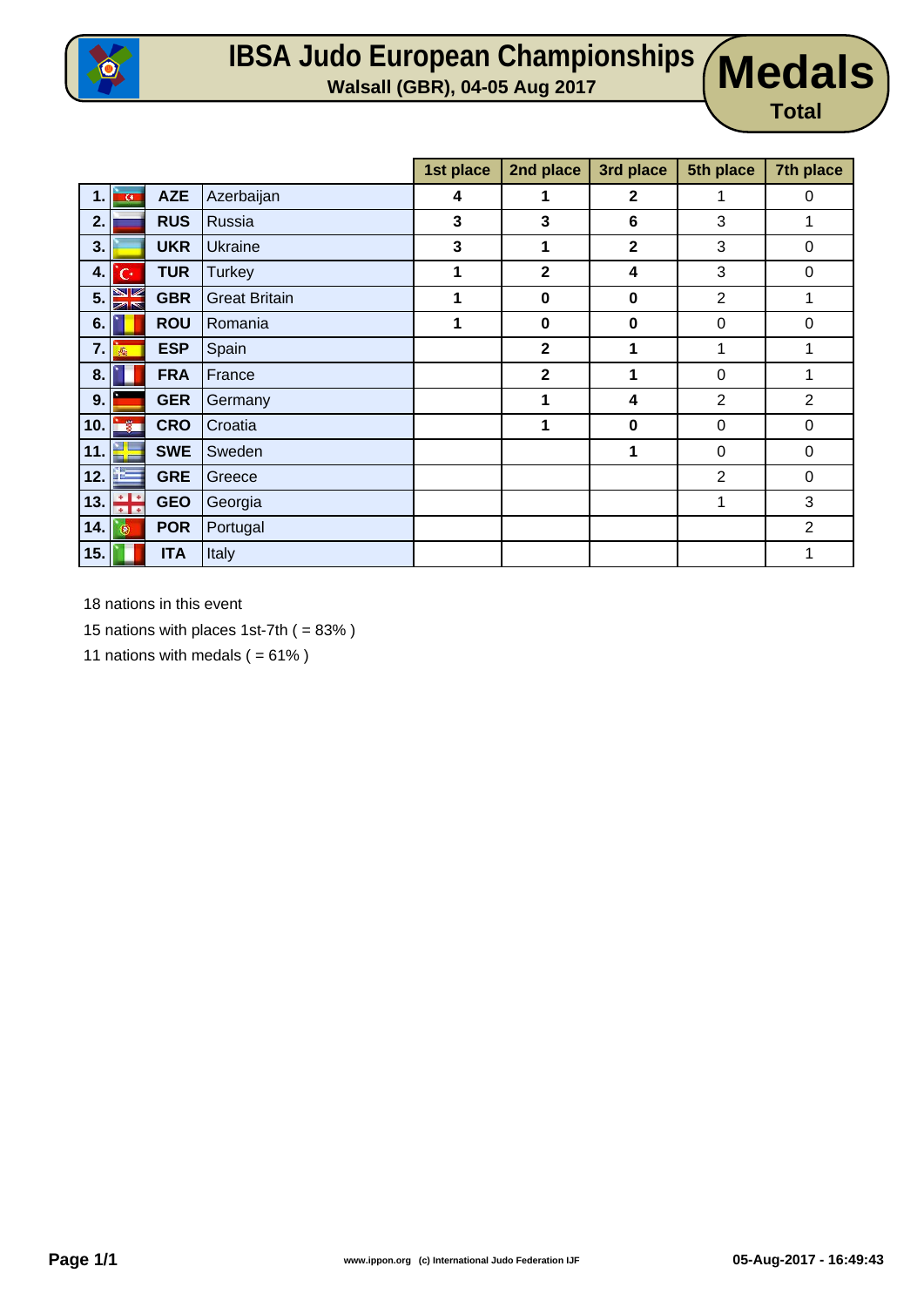

# **IBSA Judo European Championships**<br>Walsall (GBR), 04-05 Aug 2017



| $-60$ kg |                                |                                         |  |
|----------|--------------------------------|-----------------------------------------|--|
| 1.       | <b>BOLOGA, Alexandru B1</b>    | <b>ROU</b>                              |  |
| 2.       | <b>IBANEZ BANON, Sergio B3</b> | <b>ESP</b><br>$\overline{\rho_{\rm R}}$ |  |
| 3.       | <b>CIFTCI, Recep B2</b>        | <b>TUR</b> C                            |  |
| 3.       | <b>NASHWAN, Schugga B2</b>     | <b>GER</b>                              |  |
| 5.       | <b>GARAYEV, Orkhan B2</b>      | <b>AZE</b>                              |  |
| 5.       | PAHISSA, Borja B3              | <b>ESP</b><br>蝨                         |  |
| 7.       | <b>SOUSA, Henrique B2</b>      | POR<br>$\cdot$                          |  |
| 7.       | <b>VANKIN, Andrey B1</b>       | <b>RUS</b>                              |  |
|          |                                |                                         |  |

| $-66$ kg |                                            |                 |  |  |
|----------|--------------------------------------------|-----------------|--|--|
| 1.       | <b>KHORAVA, Davyd B2</b>                   | <b>UKR</b>      |  |  |
| 2.       | <b>MUSTAFAYEV, Bayram B2</b>               | <b>AZE</b><br>E |  |  |
| 3.       | <b>GAVILAN LORENZO, Luis Daniel B3 ESP</b> | $\vec{p}_k$     |  |  |
| 3.       | <b>RUDENKO, Viktor B1</b>                  | <b>RUS</b>      |  |  |
| 5.       | <b>GAMJASHVILI, Giorgi B2</b>              | $GEO +$         |  |  |
| 5.       | <b>SHABLII, Oleksandr B3</b>               | <b>UKR</b>      |  |  |
| 7.       | <b>GARCIA OROZCO, David B2</b>             | <b>ESP</b>      |  |  |
| 7.       | NHANCO, Magnos B3                          | <b>POR</b>      |  |  |

| $-73$ kg |                              |            |  |  |
|----------|------------------------------|------------|--|--|
| 1.       | <b>KUTUEV, Vasilii B3</b>    | <b>RUS</b> |  |  |
| 2.       | <b>KORNHASS, Nikolai B2</b>  | <b>GER</b> |  |  |
| 3.       | <b>GASIMOV, Ramil B2</b>     | <b>AZE</b> |  |  |
| 3.       | <b>KOTENKO, Serhii B2</b>    | <b>UKR</b> |  |  |
| 5.       | <b>KURBANOV, Shakhban B2</b> | <b>RUS</b> |  |  |
| 5.       | <b>SOLOVEY, Dmytro B2</b>    | <b>UKR</b> |  |  |
| 7.       | <b>MOLLOY, Evan B3</b>       | <b>GBR</b> |  |  |
| 7.       | <b>SHELIA, Bachuki B2</b>    | <b>GE</b>  |  |  |
|          |                              |            |  |  |

| -90 kg |                                 |               |  |  |  |
|--------|---------------------------------|---------------|--|--|--|
| 1.     | <b>SAFAROV, Rovshan B3</b>      | AZE <b>TO</b> |  |  |  |
| 2.     | <b>LATCHOUMANAYA, Helios B3</b> | <b>FRA</b>    |  |  |  |
| 3.     | <b>BOLUKBASI, Ibrahim B2</b>    | <b>TUR</b> C  |  |  |  |
| 3.     | <b>NAZARENKO, Oleksandr B3</b>  | <b>UKR</b>    |  |  |  |
| 5.     | <b>MILANO, Marc B3</b>          | <b>GER</b>    |  |  |  |
| 5.     | <b>STEWART, Elliot B2</b>       | GBR           |  |  |  |
| 7.     | <b>GORAL, Daniel B3</b>         | <b>GER</b>    |  |  |  |
| 7.     | <b>TEODORI, Valerio B1</b>      | <b>ITA</b>    |  |  |  |
|        |                                 |               |  |  |  |

| $+100$ kg |                                   |                  |  |  |
|-----------|-----------------------------------|------------------|--|--|
| 1.        | <b>ZAKIYEV, Ilham B1</b>          | <b>AZE</b>       |  |  |
| 2.        | <b>GAIDAROV, Gaidar B3</b>        | <b>RUS</b>       |  |  |
| 3.        | <b>KURAMAGOMEDOV, Abdula B2</b>   | <b>RUS</b>       |  |  |
| 3.        | <b>TASTAN, Onur B2</b>            | TUR<br>'C·       |  |  |
| 5.        | <b>DEMIREL, Tulga Leonardo B2</b> | <b>GER</b>       |  |  |
| 5.        | <b>HODGSON, Jack B2D</b>          | GBR <sub>2</sub> |  |  |
| 7.        | <b>DVALI, Zurab B1</b>            | <b>GEO</b>       |  |  |
| 7.        | <b>TAURINES, Julien B1</b>        | <b>FRA</b>       |  |  |
|           |                                   |                  |  |  |

| $-81$ kg |                                |               |  |  |
|----------|--------------------------------|---------------|--|--|
| 1.       | KOSINOV, Olexandr B2           | <b>UKR</b>    |  |  |
| 2.       | JONARD, Cyril B1D              | FRA  <br>٦    |  |  |
| 3.       | MAGOMEDOV, Shamil B3           | <b>RUS</b>    |  |  |
| 3.       | <b>RAHIMLI, Huseyn B2</b>      | AZE <b>TO</b> |  |  |
| 5.       | <b>ABDURAKHMANOV, Saado B3</b> | <b>RUS</b>    |  |  |
| 5.       | <b>CIMCILER, Yasin B2</b>      | <b>TUR</b> C  |  |  |
| 7.       | <b>BERIDZE, Giorgi B1</b>      | $GEO +$       |  |  |
| 7.       | JUNK, Sebastian B2             | <b>GER</b>    |  |  |
|          |                                |               |  |  |

| $-100$ kg |                                |              |  |  |
|-----------|--------------------------------|--------------|--|--|
| 1.        | <b>SKELLEY, Chris B2D</b>      | <b>GBREE</b> |  |  |
| 2.7       | <b>KURBANOV, Malik B3</b>      | <b>RUS</b>   |  |  |
| 3.        | <b>SHEVCHENKO, Anatolii B1</b> | <b>RUS</b>   |  |  |
| 3.        | <b>UPMANN, Oliver B2</b>       | <b>GER</b>   |  |  |
| 5.        | <b>BICER, Gokhan B1</b>        | <b>TUR</b> C |  |  |
| 5.        | <b>POMINOV, Oleksandr B2</b>   | <b>UKR</b>   |  |  |
| 7.        |                                |              |  |  |
| 7.        |                                |              |  |  |
|           |                                |              |  |  |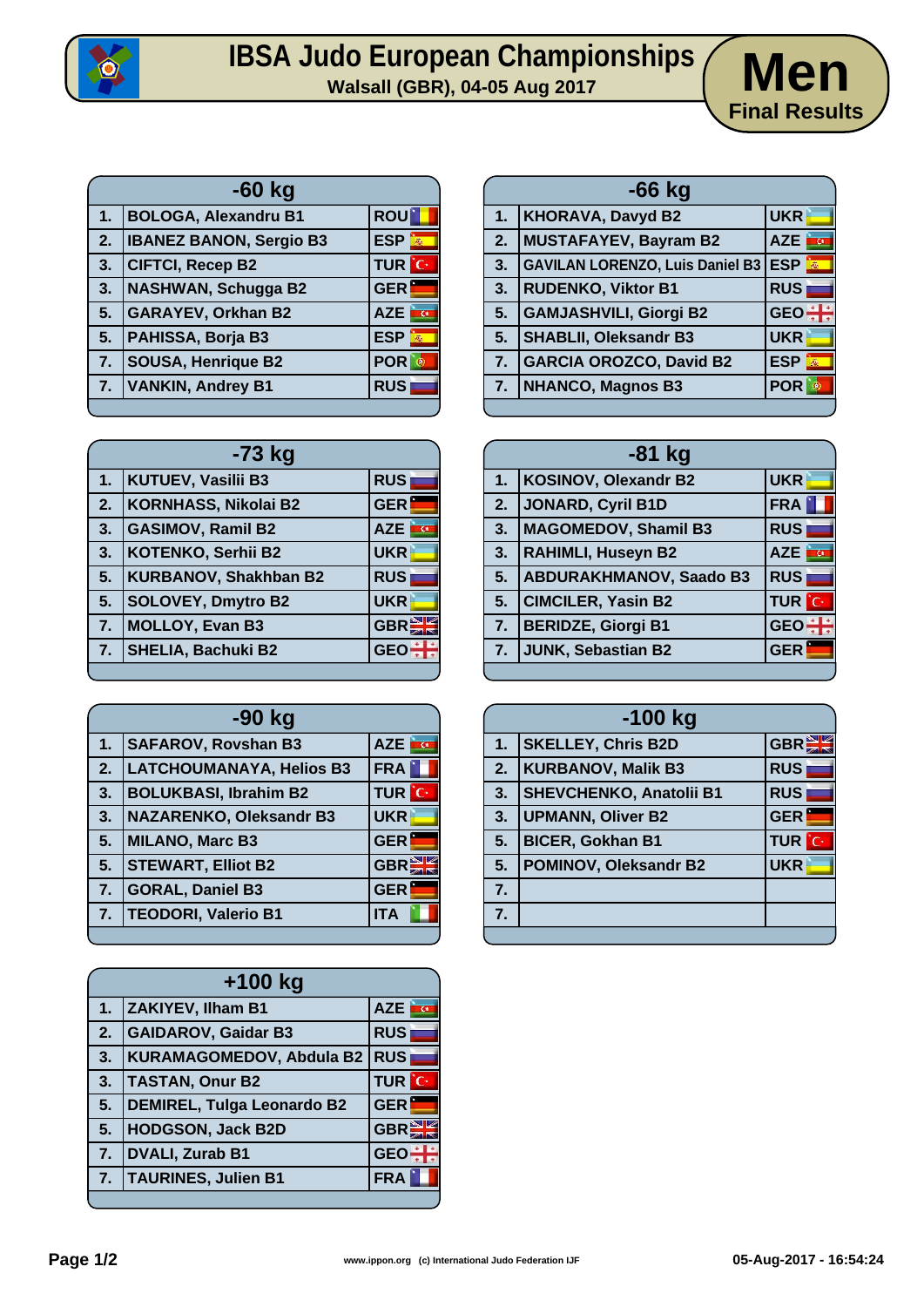

## **IBSA Judo European Championships Walsall (GBR), 04-05 Aug 2017 Women**

| $-48$ kg     |                            |              |  |  |
|--------------|----------------------------|--------------|--|--|
| $\mathbf{1}$ | <b>HALINSKA, Yuliya B2</b> | <b>UKR</b>   |  |  |
| $\sqrt{2}$ . | <b>TASIN, Ecem B1</b>      | <b>TUR</b> C |  |  |
| 3.           | <b>BRUSSIG, Carmen B2</b>  | <b>GER</b>   |  |  |
| 3.           |                            |              |  |  |
| 5.           |                            |              |  |  |
| 5.           |                            |              |  |  |
| 7.           |                            |              |  |  |
| 7.           |                            |              |  |  |
|              |                            |              |  |  |

| -57 kg |                                 |              |  |  |
|--------|---------------------------------|--------------|--|--|
| 1.     | <b>CELIK, Zeynep B2</b>         | <b>TUR</b> C |  |  |
| 2.     | <b>OVCHINNIKOVA, Natalia B2</b> | <b>RUS</b>   |  |  |
| 3.     |                                 |              |  |  |
| 3.     |                                 |              |  |  |
| 5.     |                                 |              |  |  |
| 5.     |                                 |              |  |  |
| 7.     |                                 |              |  |  |
| 7.     |                                 |              |  |  |
|        |                                 |              |  |  |

|    | -70 kg                      |            |  |  |  |
|----|-----------------------------|------------|--|--|--|
| 1. | ZABRODSKAIA, Olga B2        | <b>RUS</b> |  |  |  |
| 2. | <b>BRESKOVIC, Lucija B3</b> | <b>CRO</b> |  |  |  |
| 3. |                             |            |  |  |  |
| 3. |                             |            |  |  |  |
| 5. |                             |            |  |  |  |
| 5. |                             |            |  |  |  |
| 7. |                             |            |  |  |  |
| 7. |                             |            |  |  |  |
|    |                             |            |  |  |  |

| -52 kg |                                |              |  |  |
|--------|--------------------------------|--------------|--|--|
| 1.     | VALIYEVA, Sevda B3             | AZE<br>ince  |  |  |
| 2.     | <b>LOHATSKA, Liudmyla B2</b>   | <b>UKR</b>   |  |  |
| 3.     | <b>ATASAYAR, Gulhan B2</b>     | <b>TUR</b> C |  |  |
| 3.     | <b>BRUSSIG, Ramona B2</b>      | <b>GER</b>   |  |  |
| 5.     | <b>FROLOVA, Irina B2</b>       | <b>RUS</b>   |  |  |
| 5.     | <b>MASOUROU, Emmanouela B1</b> | <b>GREE</b>  |  |  |
| 7.     |                                |              |  |  |
| 7.     |                                |              |  |  |
|        |                                |              |  |  |

**Final Results**

|                | $-63$ kg                        |                 |  |  |  |  |  |  |
|----------------|---------------------------------|-----------------|--|--|--|--|--|--|
| 1.             | <b>HUSEYNOVA, Khanim B3</b>     | AZE <b>FOR</b>  |  |  |  |  |  |  |
| 2.             | <b>ARCE PAYNO, Marta B3</b>     | <b>ESP</b><br>轟 |  |  |  |  |  |  |
| 3.             | <b>BUZMAKOVA, Ekaterina B2</b>  | <b>RUS</b>      |  |  |  |  |  |  |
| 3.             | <b>PERNHEIM, Nicolina B1</b>    | <b>SWE</b>      |  |  |  |  |  |  |
| 5.             | <b>CETE ARTAR, Duygu B2</b>     | <b>TUR</b> C    |  |  |  |  |  |  |
| 5.             | <b>PASCHALIDOU, Theodora B1</b> | <b>GREE</b>     |  |  |  |  |  |  |
| 7.             |                                 |                 |  |  |  |  |  |  |
| 7 <sub>1</sub> |                                 |                 |  |  |  |  |  |  |
|                |                                 |                 |  |  |  |  |  |  |

|    | +70 kg                                        |                   |  |  |  |  |  |  |  |
|----|-----------------------------------------------|-------------------|--|--|--|--|--|--|--|
| 1. | <b>RUS</b><br><b>SAVOSTYANOVA, Tatiana B2</b> |                   |  |  |  |  |  |  |  |
| 2. | <b>TASBAG, Mesme B3</b>                       | <b>TUR</b><br>'С· |  |  |  |  |  |  |  |
| 3. | <b>GANIEVA, Svetlana B3</b>                   |                   |  |  |  |  |  |  |  |
| 3. | <b>LEZE, Prescillia B3</b>                    |                   |  |  |  |  |  |  |  |
| 5. |                                               |                   |  |  |  |  |  |  |  |
| 5. |                                               |                   |  |  |  |  |  |  |  |
| 7. |                                               |                   |  |  |  |  |  |  |  |
| 7. |                                               |                   |  |  |  |  |  |  |  |
|    |                                               |                   |  |  |  |  |  |  |  |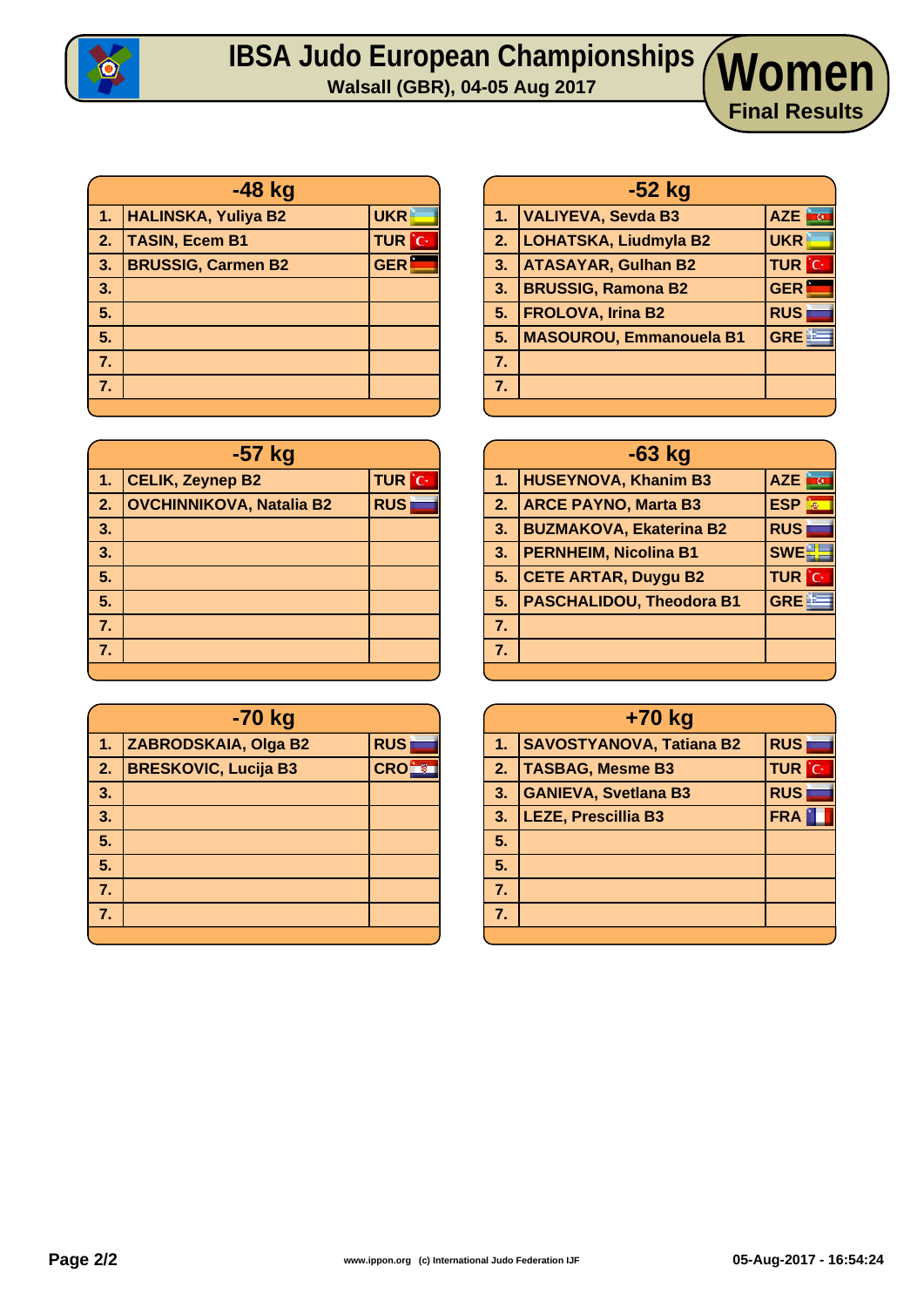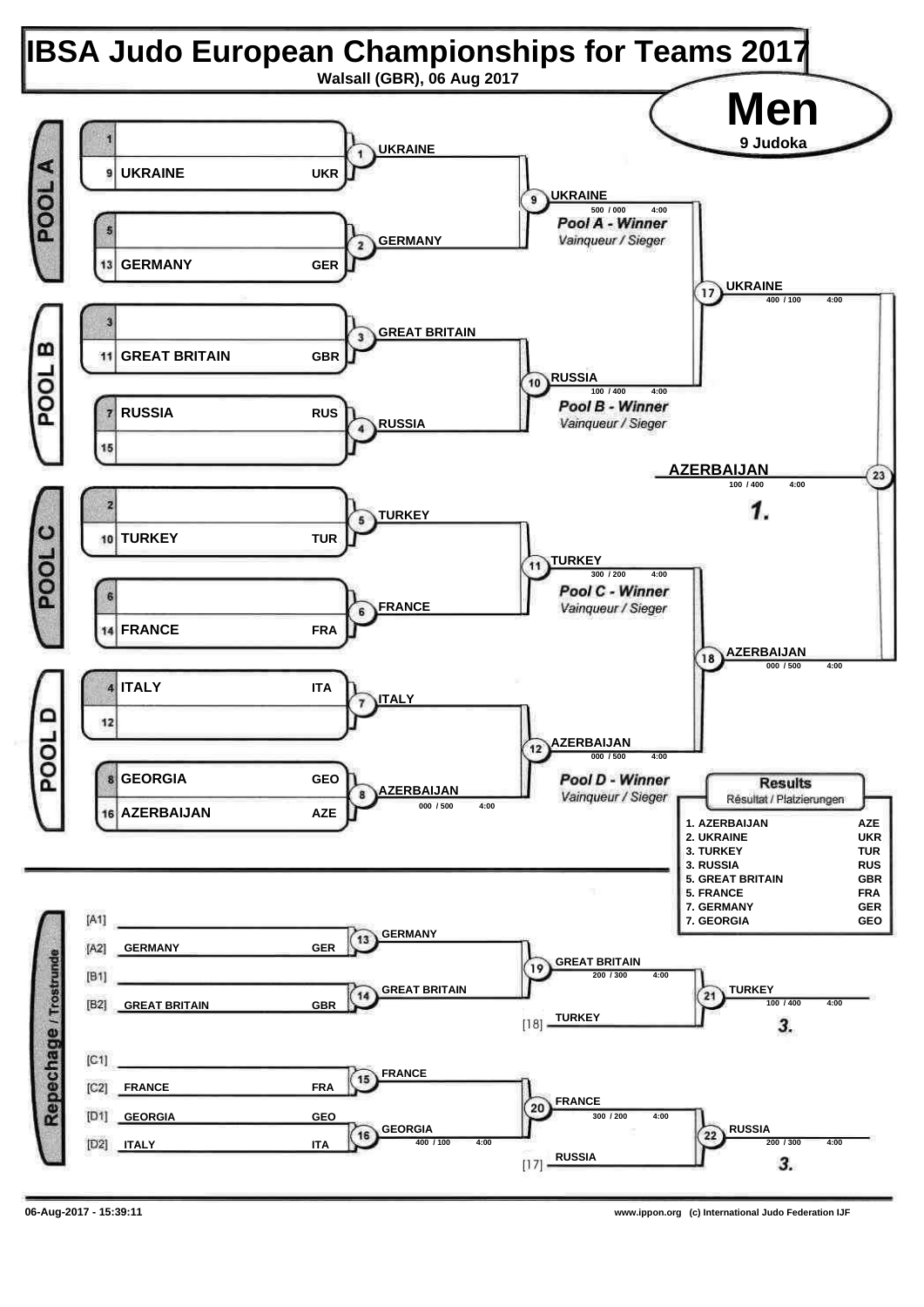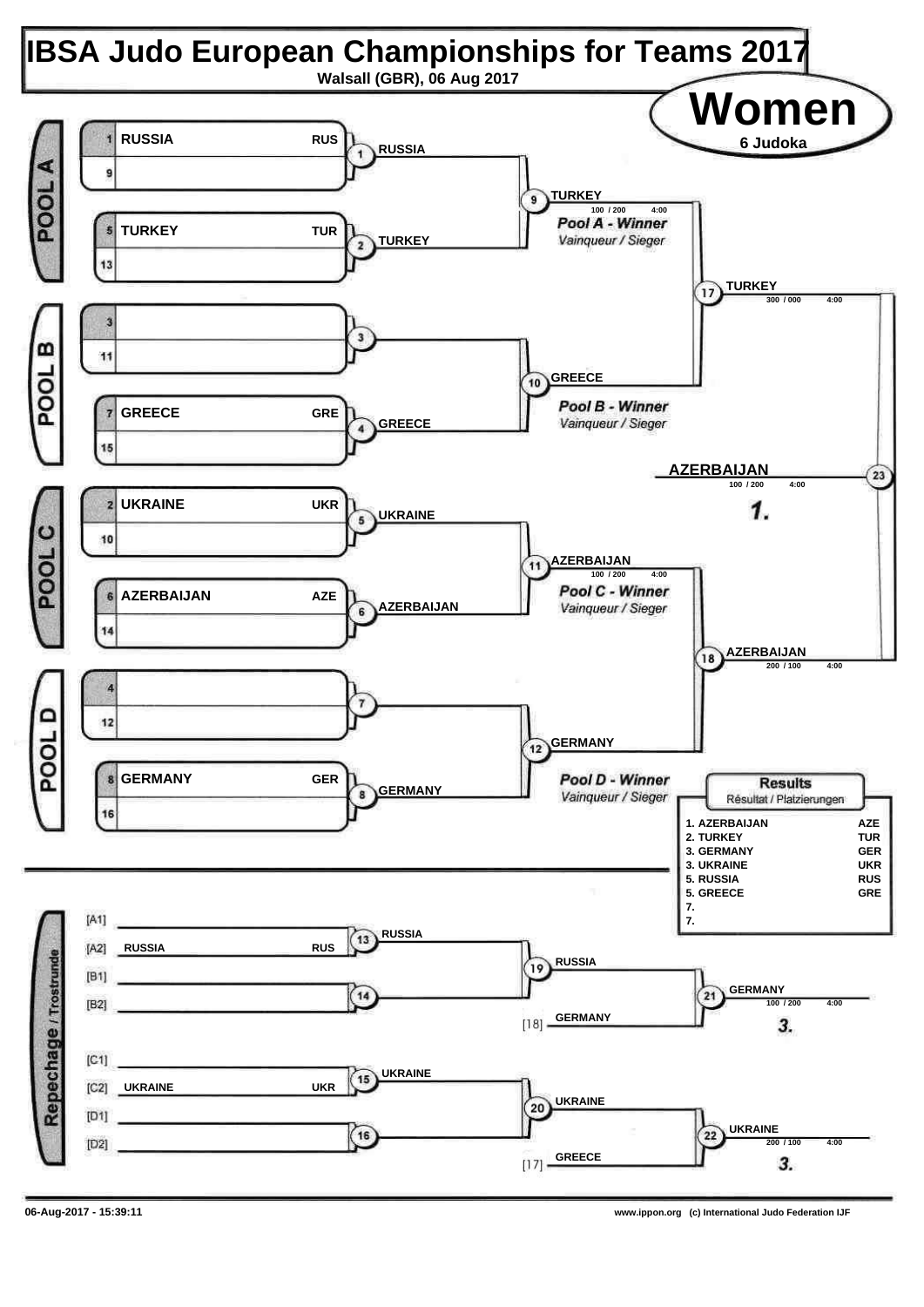|          |                               |               |              |                |             |              |               |    | <b>First Round #8</b>      |                 |
|----------|-------------------------------|---------------|--------------|----------------|-------------|--------------|---------------|----|----------------------------|-----------------|
| Category | <b>GEO</b>                    | <b>Scores</b> | <b>Score</b> | <b>Wins</b>    | <b>Wins</b> | <b>Score</b> | <b>Scores</b> |    | <b>AZE</b>                 | <b>Duration</b> |
| $-66$ kg | <b>GAMJASHVILI, Giorgi B2</b> | WP            |              | $\overline{0}$ | 1           | (1)          | W             | P. | MUSTAFAYEV, Bayram B2      | 4:00            |
| $-73$ kg | SHELIA, Bachuki B2            | W.            | P            | $\overline{0}$ | 1           | (10)         | W<br>2        | P. | <b>GASIMOV, Ramil B2</b>   | 2:30            |
| $-81$ kg | TSOKIASHVILI, Levani B2       | W             | P            | $\overline{0}$ | 1           | (10)         | W             | P  | <b>RAHIMLI, Huseyn B2</b>  | 0:55            |
| $-90$ kg |                               | W.            | P            | $\overline{0}$ | 1           | (10)         | W             | P  | <b>SAFAROV, Rovshan B3</b> | 0:00            |
| $+90$ kg |                               | W             | P            | $\overline{0}$ |             | (10)         | W             | P  | <b>ZAKIYEV, Ilham B1</b>   | 0:00            |

1

| <b>Time and Date</b> | <b>Signature Official</b> | <b>Signature Sports Director</b> | Remark |
|----------------------|---------------------------|----------------------------------|--------|
|                      |                           |                                  |        |

**Result (0) 0 5 (41) Winner: Azerbaijan**

**Tatami: II**

**Men**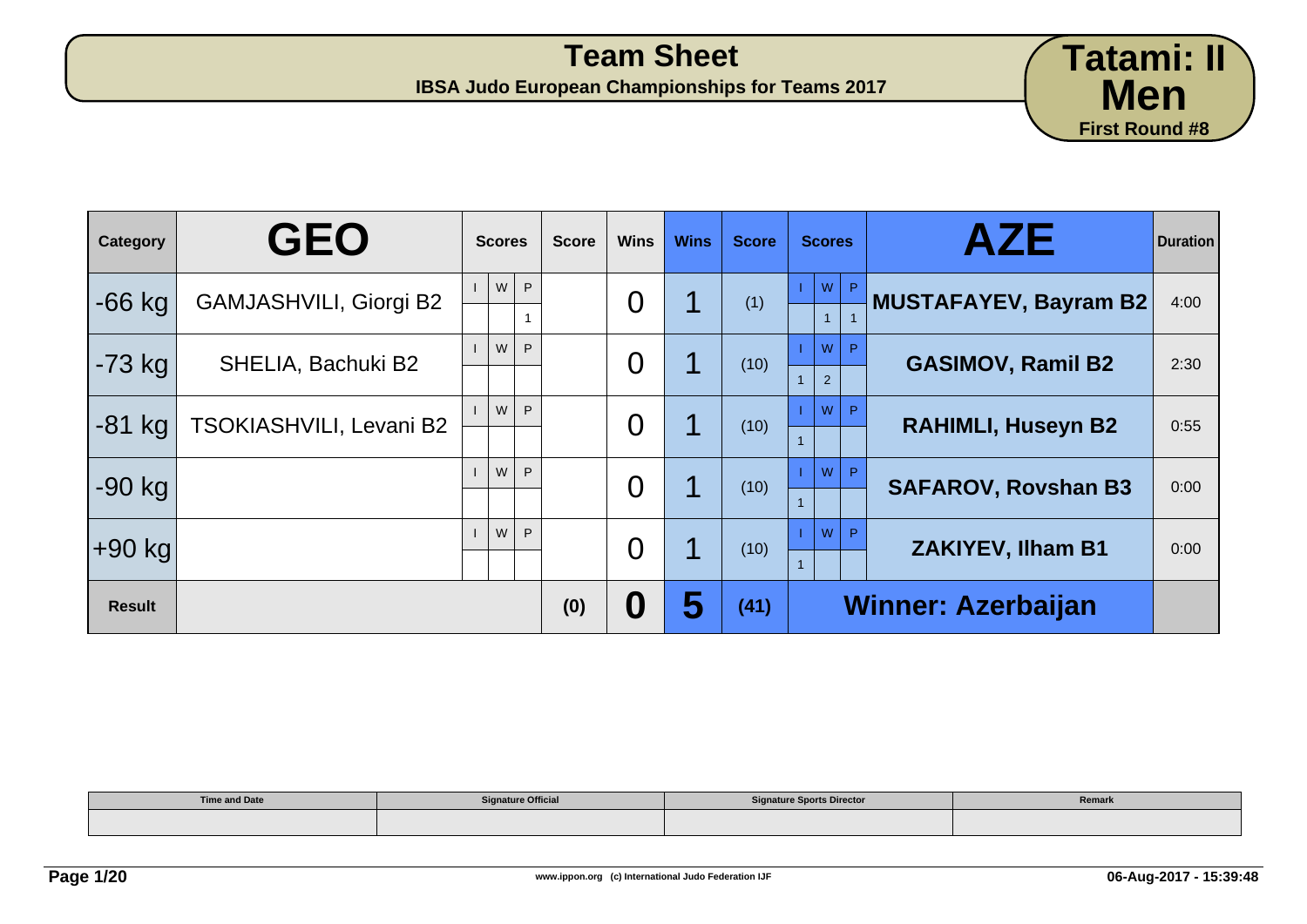

| <b>Category</b> | <b>UKR</b>                     | <b>Scores</b> |   | <b>Score</b> | <b>Wins</b> | <b>Wins</b>    | <b>Score</b> | <b>Scores</b> |   | <b>GER</b>                 | <b>Duration</b> |
|-----------------|--------------------------------|---------------|---|--------------|-------------|----------------|--------------|---------------|---|----------------------------|-----------------|
| $-66$ kg        | <b>KHORAVA, Davyd B2</b>       | W             | P | (10)         |             | $\overline{0}$ |              | W             | P | NASHWAN, Schugga B2        | 0:24            |
| $-73$ kg        | <b>KOTENKO, Serhii B2</b>      | W<br>2        | P | (10)         |             | $\overline{0}$ |              | W             | P | MEISS, Tim B2              | 2:39            |
| $-81$ kg        | <b>KOSINOV, Olexandr B2</b>    | W             | P | (10)         |             | $\overline{0}$ |              | W             | P | <b>JUNK, Sebastian B2</b>  | 1:36            |
|                 | -90 kg NAZARENKO, Oleksandr B3 | W             | P | (10)         |             | $\overline{0}$ |              | W             |   | <b>GORAL, Daniel B3</b>    | 0:30            |
| ∣+90 kg         | POMINOV, Oleksandr B2          | W             | P | (10)         |             | $\overline{0}$ |              | <b>W</b>      |   | DEMIREL, Tulga Leonardo B2 | 0:43            |
| <b>Result</b>   | <b>Winner: Ukraine</b>         |               |   | (50)         | 5           | 0              | (0)          |               |   |                            |                 |

| <b>Time and Date</b> | <b>Signature Official</b> | <b>Signature Sports Director</b> | Remark |
|----------------------|---------------------------|----------------------------------|--------|
|                      |                           |                                  |        |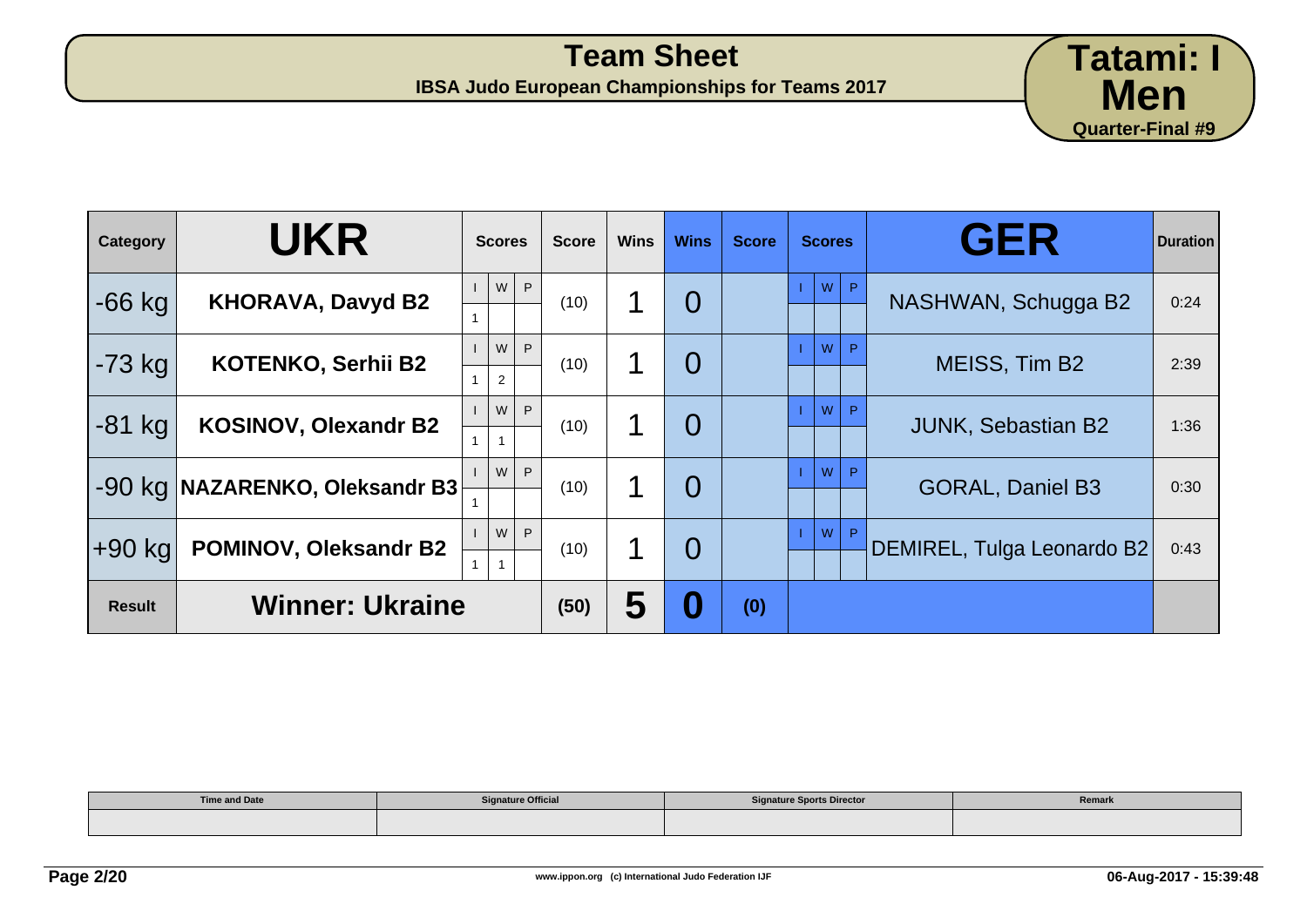

| Category      | <b>GBR</b>                | <b>Scores</b> | <b>Score</b> | <b>Wins</b>    | <b>Wins</b> | <b>Score</b> | <b>Scores</b>       | <b>RUS</b>                     | <b>Duration</b> |
|---------------|---------------------------|---------------|--------------|----------------|-------------|--------------|---------------------|--------------------------------|-----------------|
| $-66$ kg      | <b>ANDERS, Connah B1</b>  | W<br>P        |              | $\overline{0}$ |             | (10)         | p <br>W             | <b>MERKULOV, Artem B1</b>      | 1:01            |
| $-73$ kg      | MOLLOY, Evan B3           | P<br>W        |              | $\overline{0}$ |             | (10)         | <b>W</b><br>2       | <b>KURBANOV, Shakhban B2</b>   | 1:52            |
| $-81$ kg      |                           | W<br>P        |              | $\overline{0}$ |             | (10)         | D<br>W              | <b>MAGOMEDOV, Shamil B3</b>    | 0:00            |
| $-90$ kg      | <b>STEWART, Elliot B2</b> | W<br>P        |              | $\overline{0}$ |             | (10)         | W<br>$\overline{2}$ | <b>ABDURAKHMANOV, Saado B3</b> | 3:47            |
| $+90$ kg      | <b>SKELLEY, Chris B2D</b> | P<br>W        | (10)         | 1              | $\Omega$    |              | W                   | <b>SHEVCHENKO, Anatolii B1</b> | 1:01            |
| <b>Result</b> |                           |               | (10)         |                | Δ           | (40)         |                     | <b>Winner: Russia</b>          |                 |

| <b>Time and Date</b> | <b>Signature Official</b> | <b>Signature Sports Director</b> | Remark |
|----------------------|---------------------------|----------------------------------|--------|
|                      |                           |                                  |        |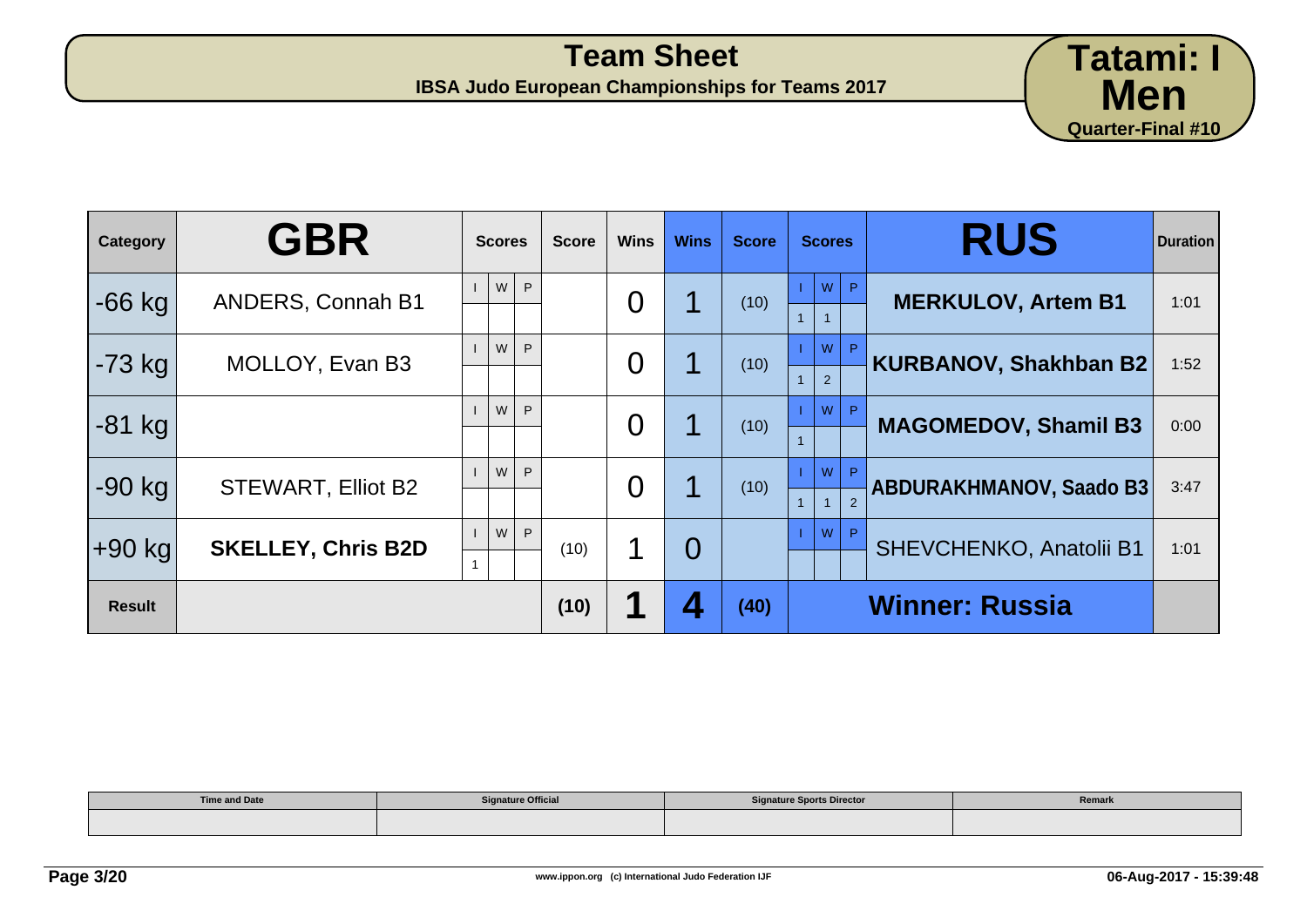

| Category      | <b>TUR</b>              | <b>Scores</b> | <b>Score</b> | <b>Wins</b> | <b>Wins</b>             | <b>Score</b> | <b>Scores</b>           | <b>FRA</b>                 | <b>Duration</b> |
|---------------|-------------------------|---------------|--------------|-------------|-------------------------|--------------|-------------------------|----------------------------|-----------------|
| $-66$ kg      | <b>CIFTCI, Recep B2</b> | P<br>W        | (10)         |             | $\overline{0}$          |              | W<br>P.                 | PIPARD, Quentin B2         | 0:20            |
| $-73$ kg      | <b>AYDIN, Serdar B2</b> | W<br>P        | (10)         |             | $\overline{0}$          |              | W<br>P                  |                            | 0:00            |
| $-81$ kg      | CIMCILER, Yasin B2      | W<br>P        |              | 0           | 1                       | (10)         | W<br>P.                 | <b>JONARD, Cyril B1D</b>   | 1:12            |
| $-90$ kg      |                         | W<br>P        |              | O           | 1                       | (10)         | W<br>$\mathbf{P}$       | LATCHOUMANAYA, Helios B3   | 0:00            |
| +90 kg        | <b>TASTAN, Onur B2</b>  | W<br>P        | (10)         | ◀           | $\overline{0}$          |              | W<br>P.<br>$\mathbf{1}$ | <b>TAURINES, Julien B1</b> | 1:23            |
| <b>Result</b> | <b>Winner: Turkey</b>   |               | (30)         | 3           | $\overline{\mathbf{2}}$ | (20)         |                         |                            |                 |

| <b>Time and Date</b> | <b>Signature Official</b> | <b>Signature Sports Director</b> | Remark |
|----------------------|---------------------------|----------------------------------|--------|
|                      |                           |                                  |        |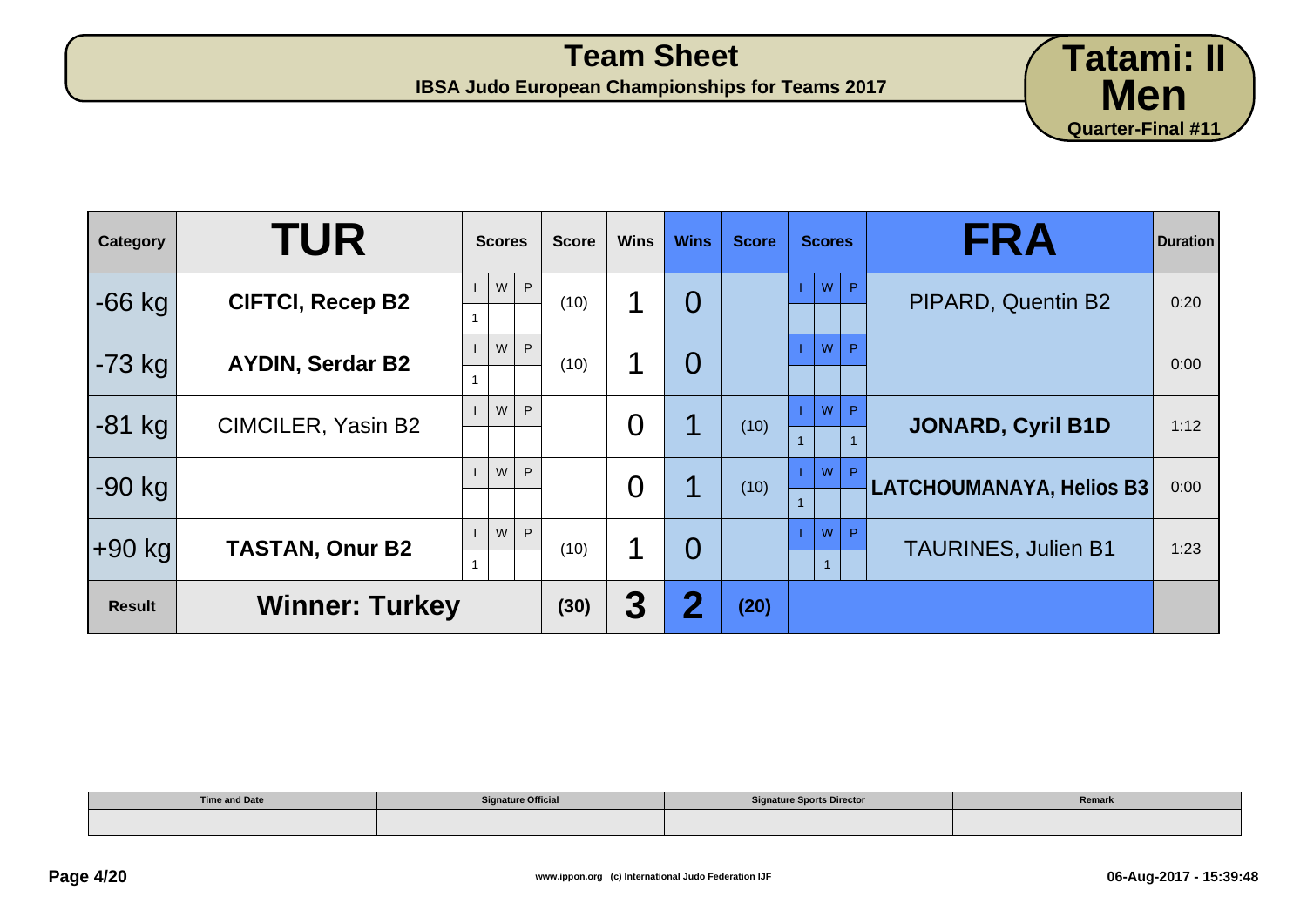

| Category      | <b>ITA</b>                 | <b>Scores</b> | <b>Score</b> | <b>Wins</b> | <b>Wins</b> | <b>Score</b> | <b>Scores</b>          | <b>AZE</b>                 | <b>Duration</b> |
|---------------|----------------------------|---------------|--------------|-------------|-------------|--------------|------------------------|----------------------------|-----------------|
| $-66$ kg      |                            | W<br>P.       |              | O           |             | (10)         | $W$ $P$                | MUSTAFAYEV, Bayram B2      | 0:00            |
| $-73$ kg      | CANNIZZARO, Simone B2      | W<br>P        |              | O           |             | (10)         | <b>W</b><br>P.         | <b>GASIMOV, Ramil B2</b>   | 0:51            |
| $-81$ kg      | DURA, Federico B3          | W<br>P        |              | O           |             | (10)         | W<br>D<br>$\mathbf{3}$ | <b>RAHIMLI, Huseyn B2</b>  | 2:04            |
| $-90$ kg      | <b>TEODORI, Valerio B1</b> | W<br>P        |              | O           |             | (10)         | W<br>P.                | <b>SAFAROV, Rovshan B3</b> | 0:05            |
| ∣+90 kg       |                            | W<br>P        |              | O           |             | (10)         | W                      | <b>ZAKIYEV, Ilham B1</b>   | 0:00            |
| <b>Result</b> |                            |               | (0)          | 0           | 5           | (50)         |                        | <b>Winner: Azerbaijan</b>  |                 |

| <b>Time and Date</b><br>________ | <b>Signature Official</b> | <b>Signature Sports Director</b> | Remark |
|----------------------------------|---------------------------|----------------------------------|--------|
|                                  |                           |                                  |        |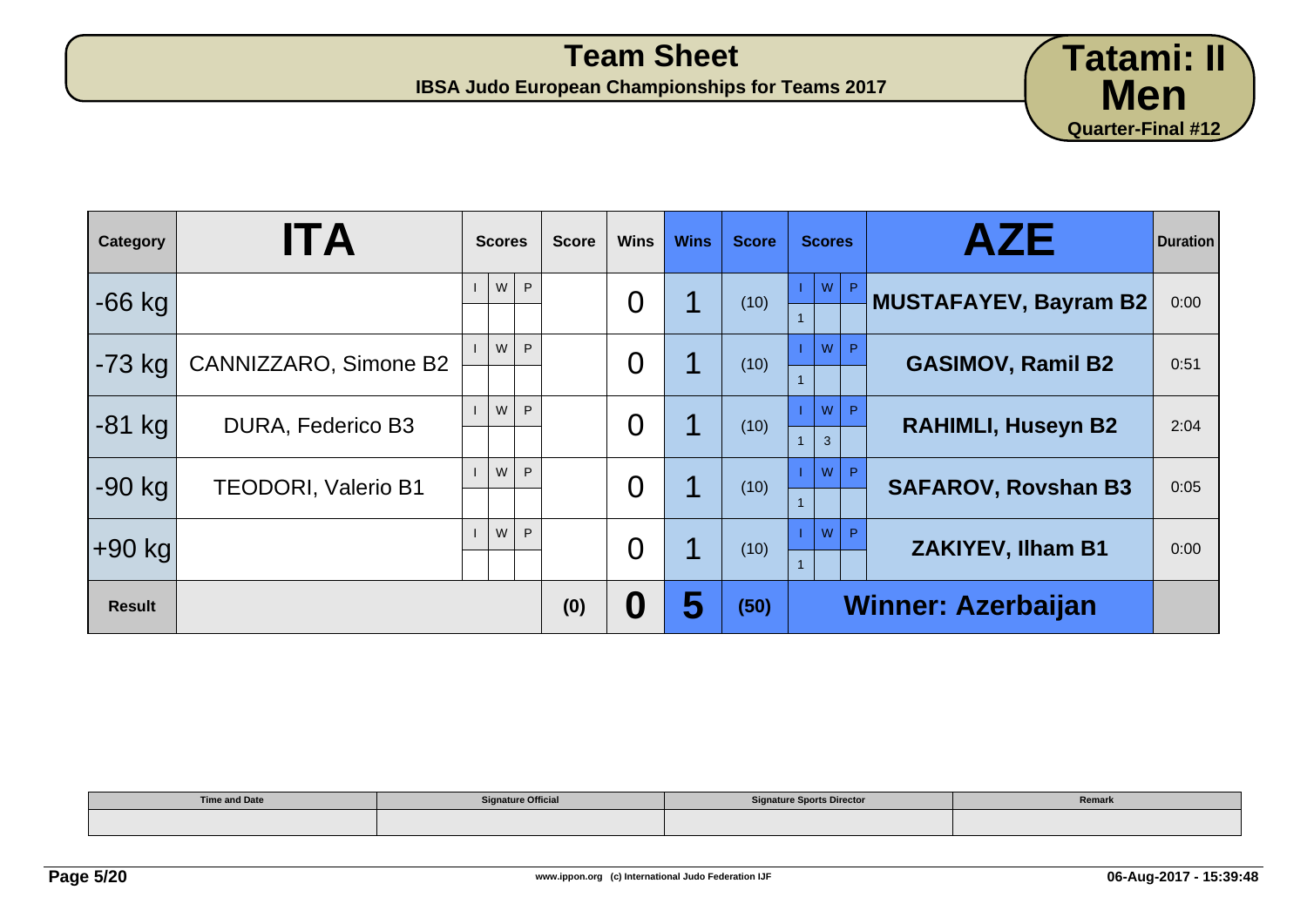

| <b>Category</b> | <b>GEO</b>                    | <b>Scores</b> | <b>Score</b> | <b>Wins</b> | <b>Wins</b>    | <b>Score</b> | <b>Scores</b>        | ITA                          | <b>Duration</b> |
|-----------------|-------------------------------|---------------|--------------|-------------|----------------|--------------|----------------------|------------------------------|-----------------|
| $-66$ kg        | <b>GAMJASHVILI, Giorgi B2</b> | P<br>W        | (10)         | 1           | $\overline{0}$ |              | P<br>W               |                              | 0:00            |
| -73 kg          | <b>SHELIA, Bachuki B2</b>     | W<br>P        | (10)         | 1           | $\overline{0}$ |              | W<br>P               | <b>CANNIZZARO, Simone B2</b> | 1:33            |
| $-81$ kg        | <b>BERIDZE, Giorgi B1</b>     | W<br>P        |              | 0           |                | (10)         | <b>W</b><br><b>D</b> | <b>DURA, Federico B3</b>     | 0:04            |
| $-90$ kg        | TSOKIASHVILI, Levani B2       | W<br>P        | (10)         | 1           | $\Omega$       |              | <b>W</b><br>P        | <b>TEODORI, Valerio B1</b>   | 0:33            |
| ∣+90 kg∣        | <b>DVALI, Zurab B1</b>        | W<br>P        | (10)         | 1           | $\Omega$       |              | <b>W</b><br>D        |                              | 0:00            |
| <b>Result</b>   | <b>Winner: Georgia</b>        |               | (40)         | 4           |                | (10)         |                      |                              |                 |

| <b>Time and Date</b> | <b>Signature Official</b> | <b>Signature Sports Director</b> | Remark |
|----------------------|---------------------------|----------------------------------|--------|
|                      |                           |                                  |        |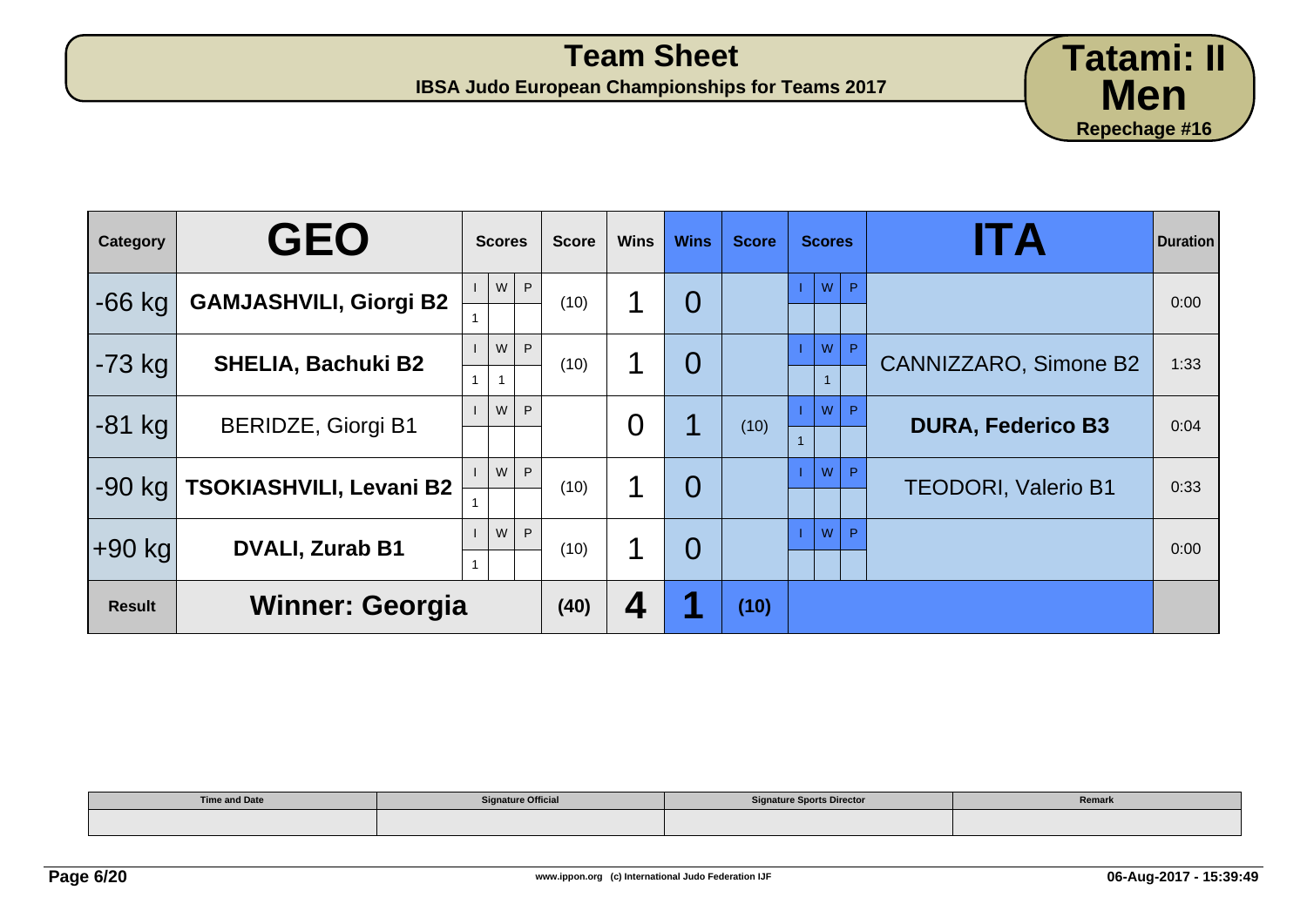| Category      | <b>UKR</b>                  | <b>Scores</b>            | <b>Score</b> | <b>Wins</b> | <b>Wins</b>    | <b>Score</b> | <b>Scores</b>        | <b>RUS</b>                     | <b>Duration</b> |
|---------------|-----------------------------|--------------------------|--------------|-------------|----------------|--------------|----------------------|--------------------------------|-----------------|
| $-66$ kg      | <b>KHORAVA, Davyd B2</b>    | W<br>P                   | (1)          |             | $\overline{0}$ |              | W                    | <b>MERKULOV, Artem B1</b>      | 4:00            |
| $-73$ kg      | <b>KOTENKO, Serhii B2</b>   | W<br>P<br>$\overline{2}$ |              |             | $\overline{0}$ |              | W<br>$\overline{2}$  | KURBANOV, Shakhban B2          | 4:00            |
| $-81$ kg      | <b>KOSINOV, Olexandr B2</b> | W<br>P                   | (10)         |             | 0              |              | W                    | MAGOMEDOV, Shamil B3           | 2:18            |
| $-90$ kg      | NAZARENKO, Oleksandr B3     | W<br>P                   | (10)         |             | $\overline{0}$ |              | <b>P</b><br><b>W</b> | ABDURAKHMANOV, Saado B3        | 1:00            |
| $+90$ kg      | POMINOV, Oleksandr B2       | W<br>P                   |              | O           | 1              | (1)          | W                    | <b>SHEVCHENKO, Anatolii B1</b> | 4:00            |
| <b>Result</b> | <b>Winner: Ukraine</b>      |                          | (21)         | 4           | 2              | (1)          |                      |                                |                 |

| <b>Time and Date</b> | <b>Signature Official</b> | <b>Signature Sports Director</b> | Remark |
|----------------------|---------------------------|----------------------------------|--------|
|                      |                           |                                  |        |

**Tatami: I**

**Men**

**Semi-Final #17**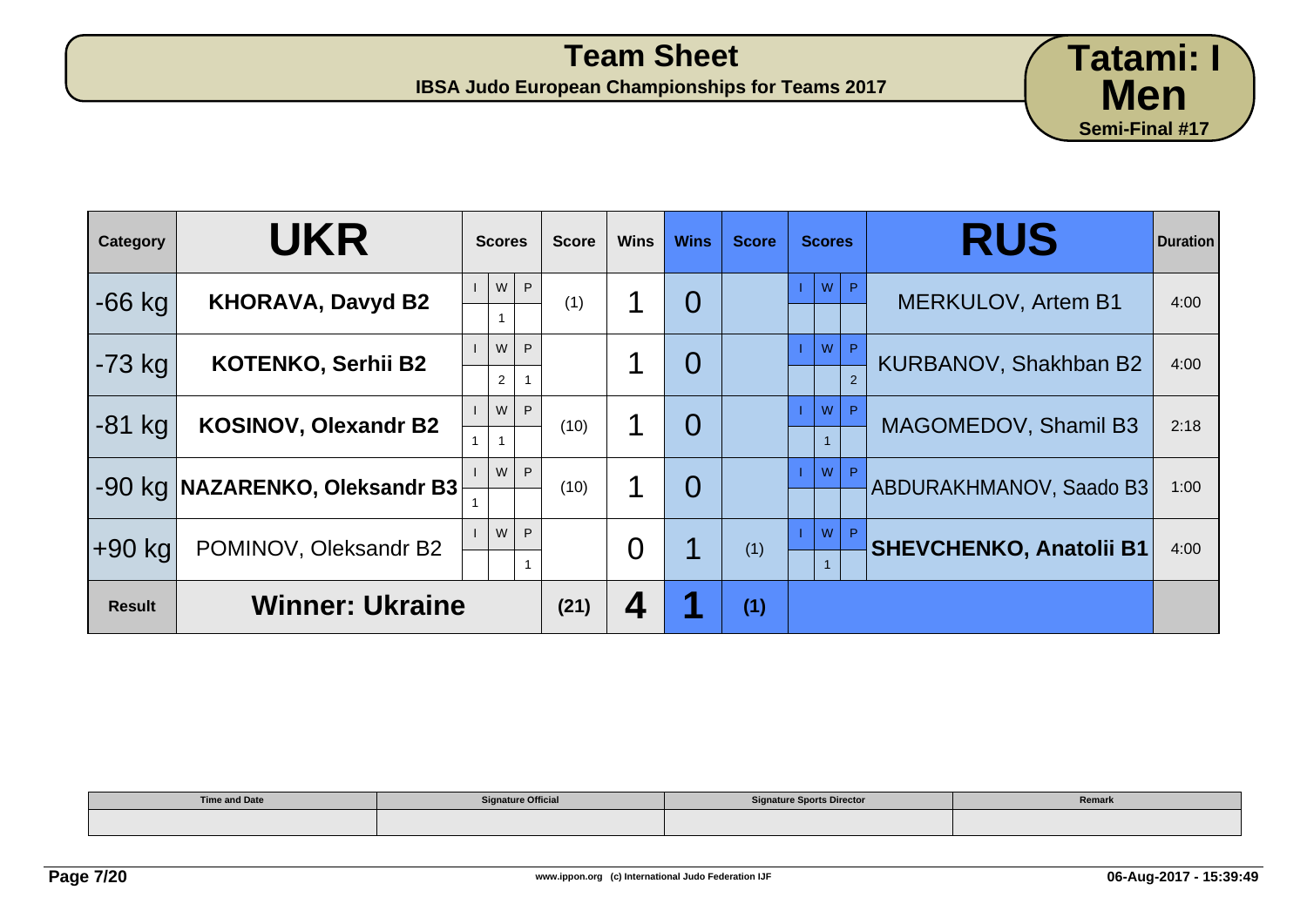| <b>Category</b> | <b>TUR</b>              | <b>Scores</b> | <b>Score</b> | <b>Wins</b> | <b>Wins</b> | <b>Score</b> | <b>Scores</b>             | <b>AZE</b>                   | <b>Duration</b> |
|-----------------|-------------------------|---------------|--------------|-------------|-------------|--------------|---------------------------|------------------------------|-----------------|
| $-66$ kg        | CIFTCI, Recep B2        | W<br>P        |              | 0           | 1           |              | W<br>P.<br>2              | <b>MUSTAFAYEV, Bayram B2</b> | 4:00            |
| $-73$ kg        |                         | W<br>P        |              | O           | 1           | (10)         | W<br>P                    | <b>GASIMOV, Ramil B2</b>     | 0:00            |
| $-81$ kg        | CIMCILER, Yasin B2      | W<br>P        |              | 0           | 1           |              | W<br>2                    | <b>RAHIMLI, Huseyn B2</b>    | 4:00            |
| $-90$ kg        |                         | W<br>P        |              | O           | 1           | (10)         | W<br>P                    | <b>SAFAROV, Rovshan B3</b>   | 0:00            |
| +90 kg          | <b>BICER, Gokhan B1</b> | W<br>P.       |              | O           | ◀           | (10)         | W<br>P                    | <b>ZAKIYEV, Ilham B1</b>     | 0:24            |
| <b>Result</b>   |                         |               | (0)          | 0           | 5           | (30)         | <b>Winner: Azerbaijan</b> |                              |                 |

| <b>Time and Date</b> | <b>Signature Official</b> | <b>Signature Sports Director</b> | Remark |
|----------------------|---------------------------|----------------------------------|--------|
|                      |                           |                                  |        |

**Tatami: II**

**Men**

**Semi-Final #18**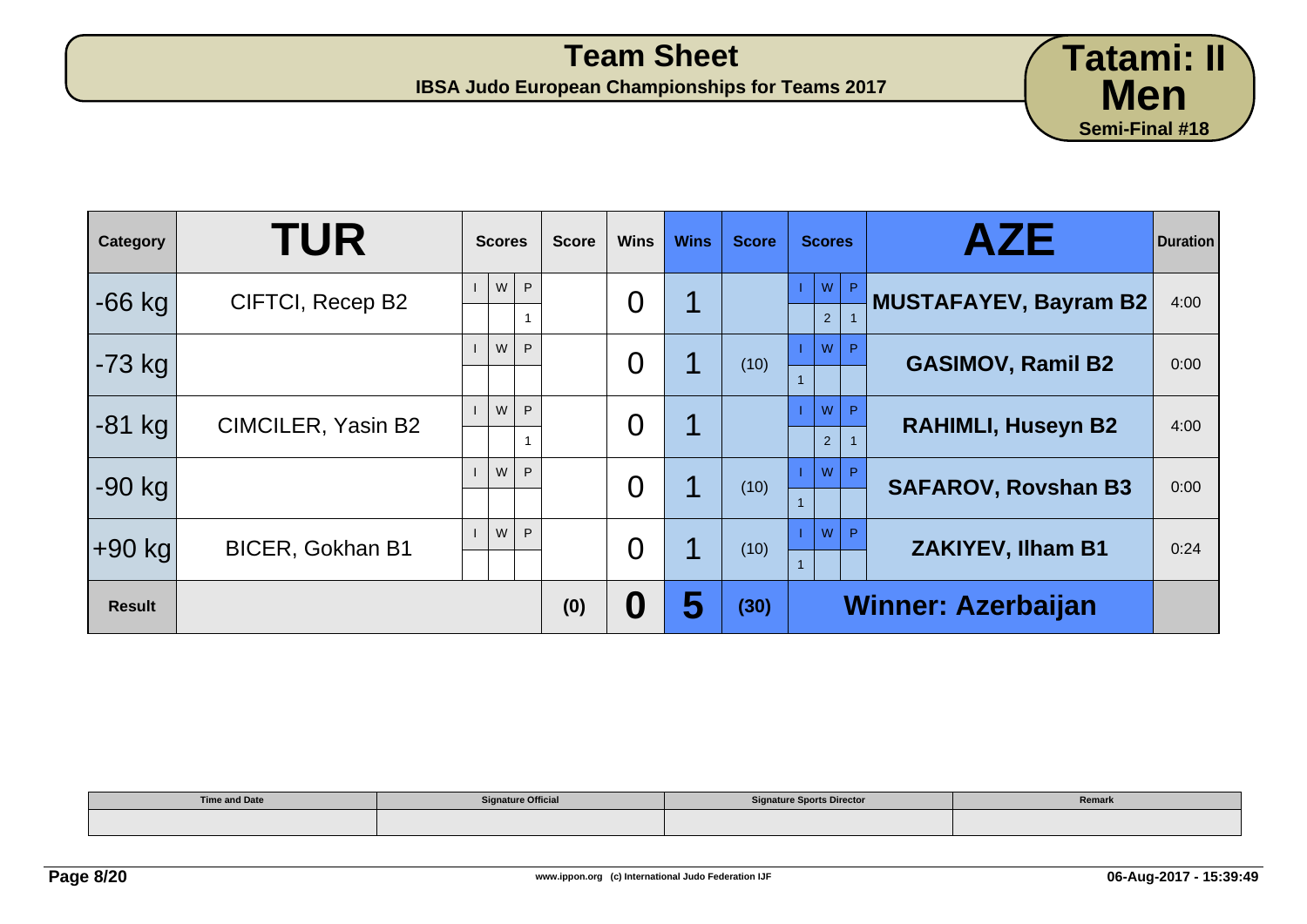| Category      | <b>GER</b>                  | <b>Scores</b>     | <b>Score</b> | <b>Wins</b>    | <b>Wins</b>    | <b>Score</b> | <b>Scores</b>                                    | <b>GBR</b>                   | <b>Duration</b> |
|---------------|-----------------------------|-------------------|--------------|----------------|----------------|--------------|--------------------------------------------------|------------------------------|-----------------|
| $-66$ kg      | <b>NASHWAN, Schugga B2</b>  | P<br>W<br>3       |              | 1              | $\overline{0}$ |              | $W$ $P$                                          | <b>ANDERS, Connah B1</b>     | 4:00            |
| $-73$ kg      | MEISS, Tim B2               | P<br>W            |              | $\overline{0}$ | 1              | (10)         | W <sup>2</sup><br>$\mathsf{P}$<br>2 <sup>1</sup> | <b>MOLLOY, Evan B3</b>       | 1:33            |
| $-81$ kg      | <b>KORNHASS, Nikolai B2</b> | $\mathsf{P}$<br>W | (10)         | 1              | $\overline{0}$ |              | P<br>W                                           |                              | 0:00            |
| $-90$ kg      | MILANO, Marc B3             | P<br>W            |              | $\overline{0}$ | 1              | (1)          | W<br>$\mathsf{P}$                                | <b>STEWART, Elliot B2</b>    | 4:00            |
| ∣+90 kg       | <b>UPMANN, Oliver B2</b>    | P<br>W            |              | $\overline{0}$ | 1              | (10)         | W<br>P.                                          | <b>HODGSON, Jack B2D</b>     | 1:27            |
| <b>Result</b> |                             |                   | (10)         | 2              | 3              | (21)         |                                                  | <b>Winner: Great Britain</b> |                 |

| <b>Time and Date</b> | <b>Signature Official</b> | <b>Signature Sports Director</b> | Remark |
|----------------------|---------------------------|----------------------------------|--------|
|                      |                           |                                  |        |

**Tatami: I**

**Men**

**Repechage #19**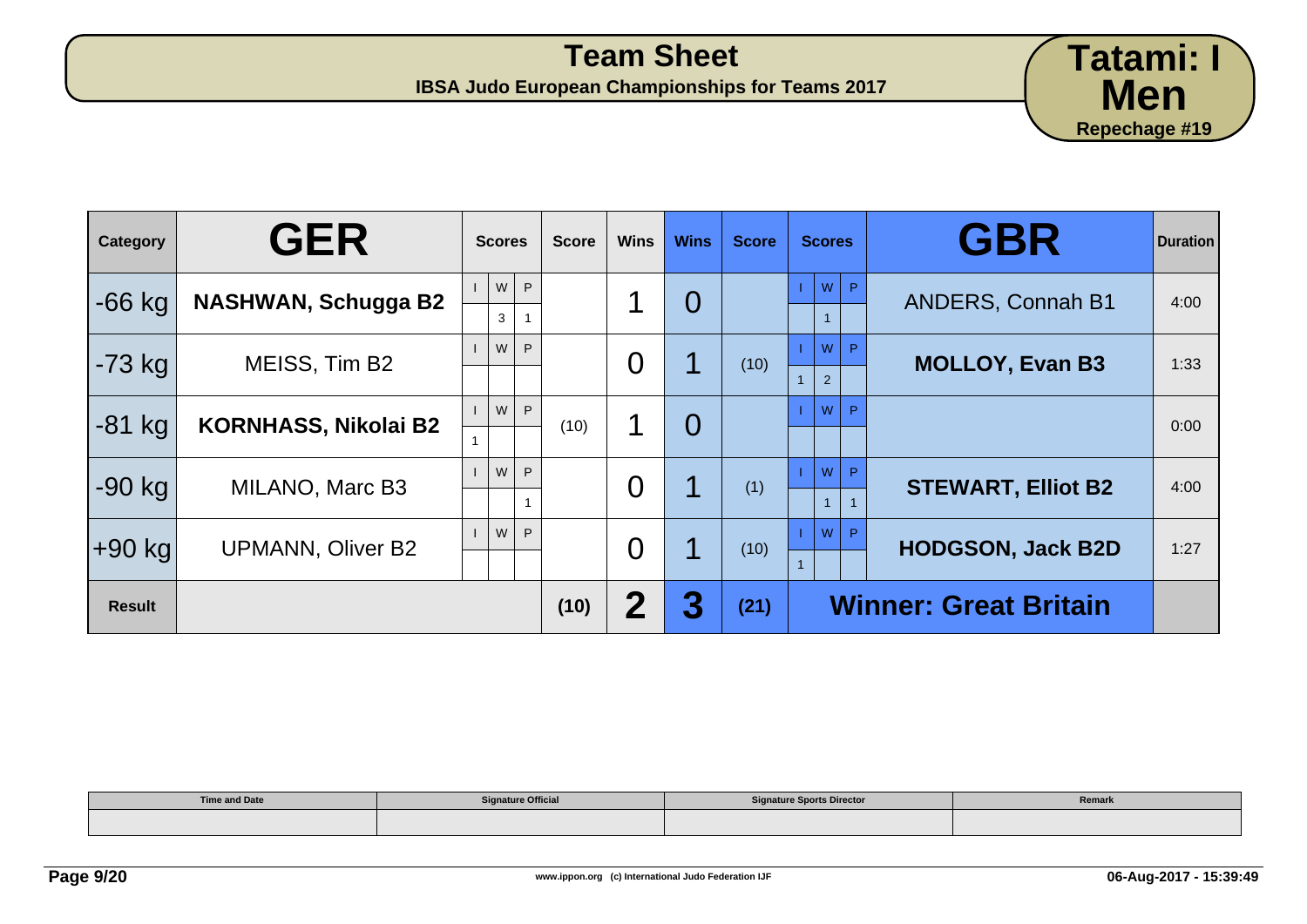| Category      | <b>FRA</b>                                                | <b>Scores</b> | <b>Score</b> | <b>Wins</b> | <b>Wins</b>             | <b>Score</b> | <b>Scores</b> | <b>GEO</b>                     | <b>Duration</b> |
|---------------|-----------------------------------------------------------|---------------|--------------|-------------|-------------------------|--------------|---------------|--------------------------------|-----------------|
| $-66$ kg      | PIPARD, Quentin B2                                        | P<br>W        |              | 0           | ◀                       | (10)         | l P<br>W      | <b>GAMJASHVILI, Giorgi B2</b>  | 0:45            |
| $-73$ kg      |                                                           | W<br>P.       |              | O           | 1                       | (10)         | W             | <b>SHELIA, Bachuki B2</b>      | 0:00            |
| $-81$ kg      | <b>JONARD, Cyril B1D</b>                                  | W<br>P        | (10)         |             | 0                       |              | W<br>D.       | <b>TSOKIASHVILI, Levani B2</b> | 0:33            |
| $-90$ kg      | $ \mathsf{LATCHOUNANAYA},$ Helios B3 $ \mathsf{A}\rangle$ | P<br>W        | (10)         | 1           | $\overline{0}$          |              | W             | <b>BERIDZE, Giorgi B1</b>      | 0:10            |
| $+90$ kg      | <b>TAURINES, Julien B1</b>                                | W<br>P        | (10)         |             | $\overline{0}$          |              | P<br>W        |                                | 0:00            |
| <b>Result</b> | <b>Winner: France</b>                                     |               | (30)         | 3           | $\overline{\mathbf{2}}$ | (20)         |               |                                |                 |

| <b>Time and Date</b> | <b>Signature Official</b> | <b>Signature Sports Director</b> | Remark |
|----------------------|---------------------------|----------------------------------|--------|
|                      |                           |                                  |        |

**Tatami: II**

**Men**

**Repechage #20**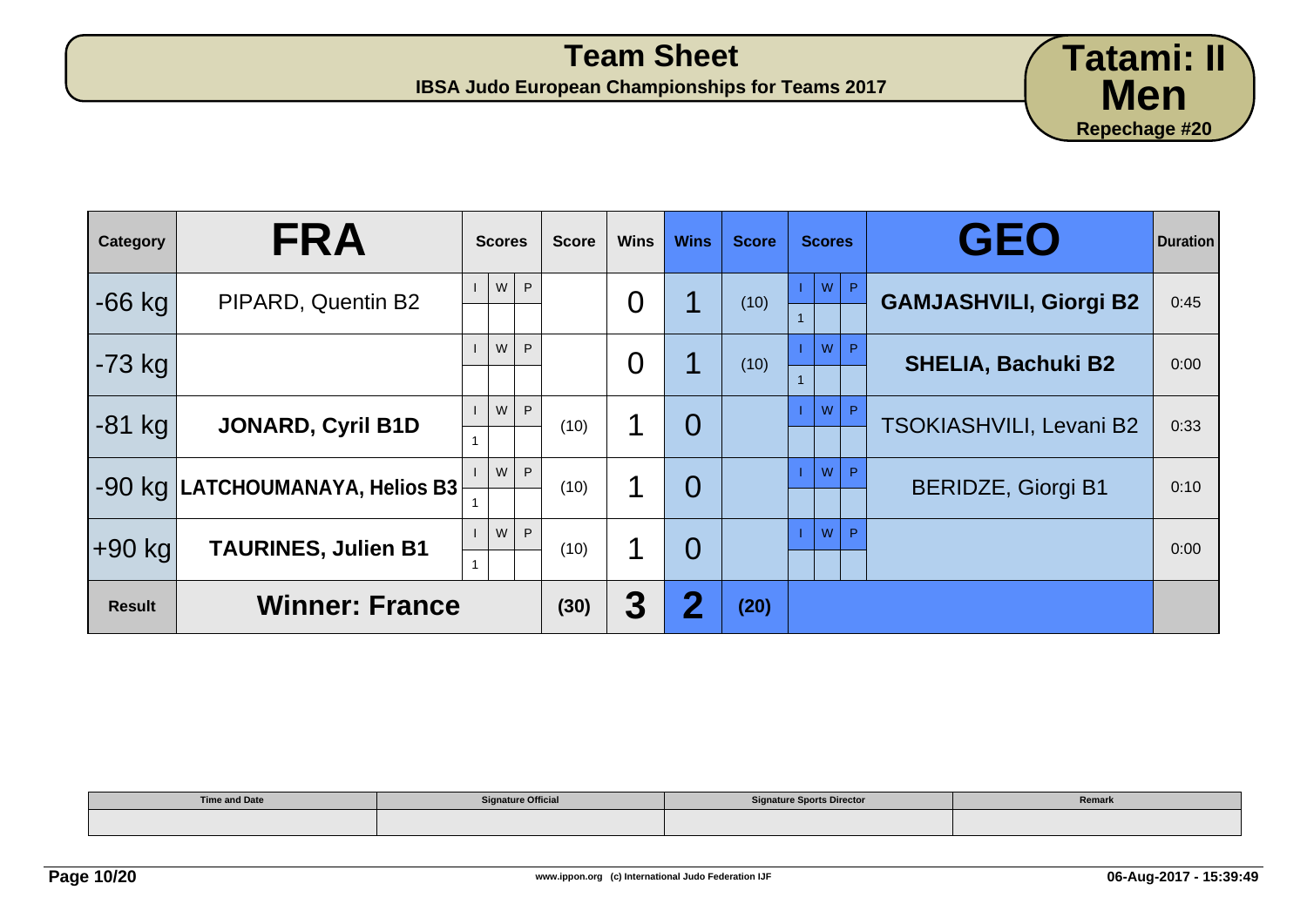**IBSA Judo European Championships for Teams 2017**

| Category      | <b>GBR</b>                | <b>Scores</b> | <b>Score</b> | <b>Wins</b> | <b>Wins</b>    | <b>Score</b> | <b>Scores</b> | <b>TUR</b>                   | <b>Duration</b> |
|---------------|---------------------------|---------------|--------------|-------------|----------------|--------------|---------------|------------------------------|-----------------|
| $-66$ kg      | <b>ANDERS, Connah B1</b>  | W<br>P        |              | 0           |                | (10)         | W<br>P.       | <b>CIFTCI, Recep B2</b>      | 0:10            |
| $-73$ kg      | MOLLOY, Evan B3           | W<br>P        |              | 0           | 1              | (10)         | W             | <b>AYDIN, Serdar B2</b>      | 0:39            |
| $-81$ kg      |                           | W<br>P        |              | 0           |                | (10)         | W<br>D        | <b>CIMCILER, Yasin B2</b>    | 0:00            |
| $-90$ kg      | <b>STEWART, Elliot B2</b> | W<br>P<br>2   |              | O           | 1              | (10)         | W<br>P<br>2   | <b>BOLUKBASI, Ibrahim B2</b> | 3:28            |
| $+90$ kg      | <b>SKELLEY, Chris B2D</b> | W<br>P.       | (10)         |             | $\overline{O}$ |              | W<br>P        | <b>TASTAN, Onur B2</b>       | 0:15            |
| <b>Result</b> |                           |               | (10)         |             | Δ              | (40)         |               | <b>Winner: Turkey</b>        |                 |

| Time and Date | <b>Signature Official</b> | <b>Signature Sports Director</b> | Remark |
|---------------|---------------------------|----------------------------------|--------|
|               |                           |                                  |        |

**Tatami: I**

**Men**

**Bronze #21**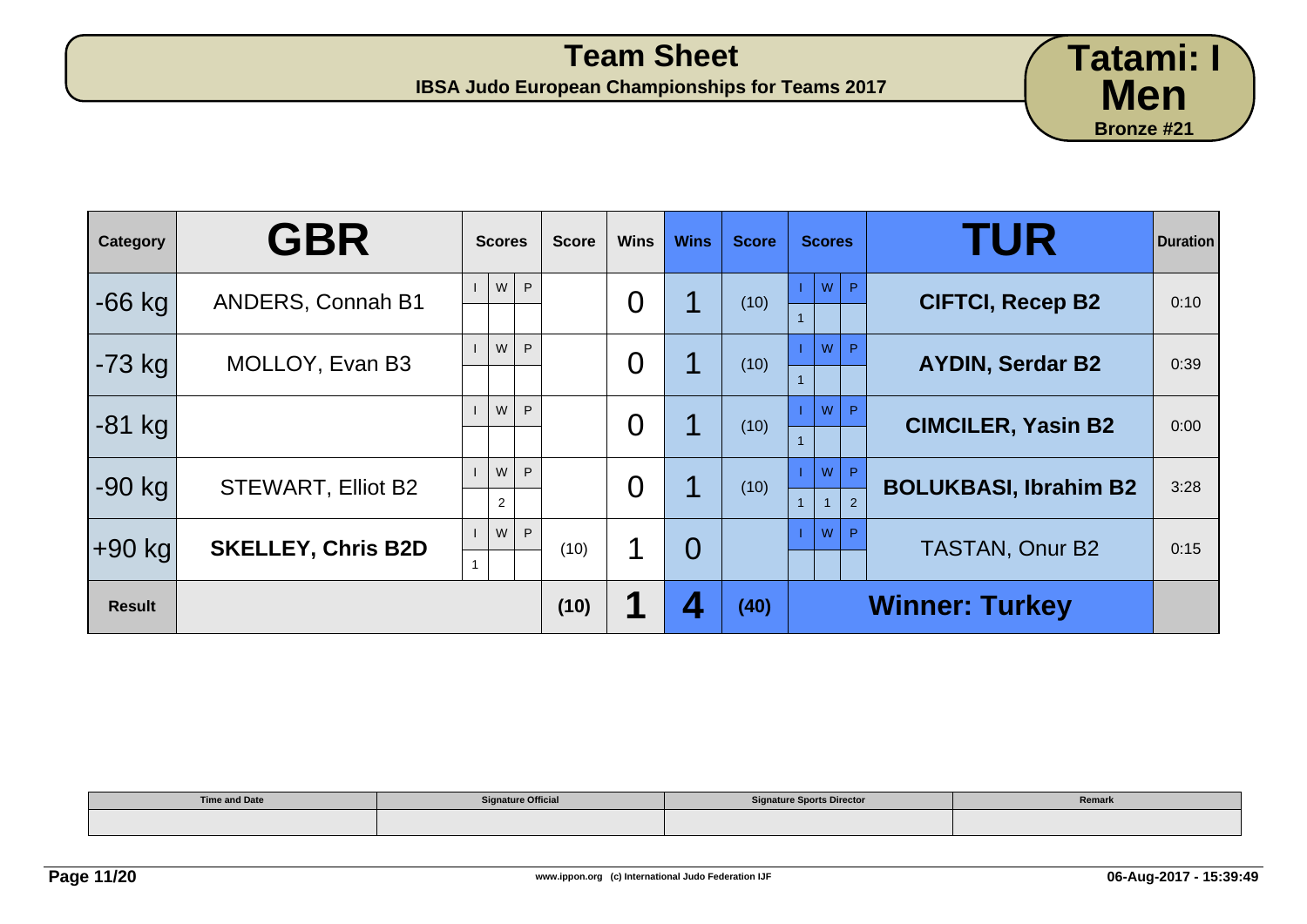**IBSA Judo European Championships for Teams 2017**

| Category      | <b>FRA</b>                        | <b>Scores</b>            | <b>Score</b> | <b>Wins</b> | <b>Wins</b>    | <b>Score</b> | <b>Scores</b>       | <b>RUS</b>                     | <b>Duration</b> |
|---------------|-----------------------------------|--------------------------|--------------|-------------|----------------|--------------|---------------------|--------------------------------|-----------------|
| $-66$ kg      |                                   | W<br>P.                  |              | 0           |                | (10)         | P.<br>W             | <b>MERKULOV, Artem B1</b>      | 0:00            |
| $-73$ kg      | PIPARD, Quentin B2                | W<br>P                   |              | O           |                | (10)         | W                   | <b>KURBANOV, Shakhban B2</b>   | 0:49            |
| $-81$ kg      | <b>JONARD, Cyril B1D</b>          | W<br>P                   | (10)         |             | $\overline{0}$ |              | W                   | MAGOMEDOV, Shamil B3           | 3:02            |
|               | $-90$ kg LATCHOUMANAYA, Helios B3 | W<br>P                   | (1)          |             | $\overline{0}$ |              | W                   | ABDURAKHMANOV, Saado B3        | 4:00            |
| +90 kg        | <b>TAURINES, Julien B1</b>        | W<br>P<br>$\overline{2}$ |              | O           | 1              | (10)         | W<br>$\overline{2}$ | <b>SHEVCHENKO, Anatolii B1</b> | 3:05            |
| <b>Result</b> |                                   |                          | (11)         | 2           | 3              | (30)         |                     | <b>Winner: Russia</b>          |                 |

| <b>Time and Date</b> | <b>Signature Official</b> | <b>Signature Sports Director</b> | Remark |
|----------------------|---------------------------|----------------------------------|--------|
|                      |                           |                                  |        |

**Tatami: II**

**Men**

**Bronze #22**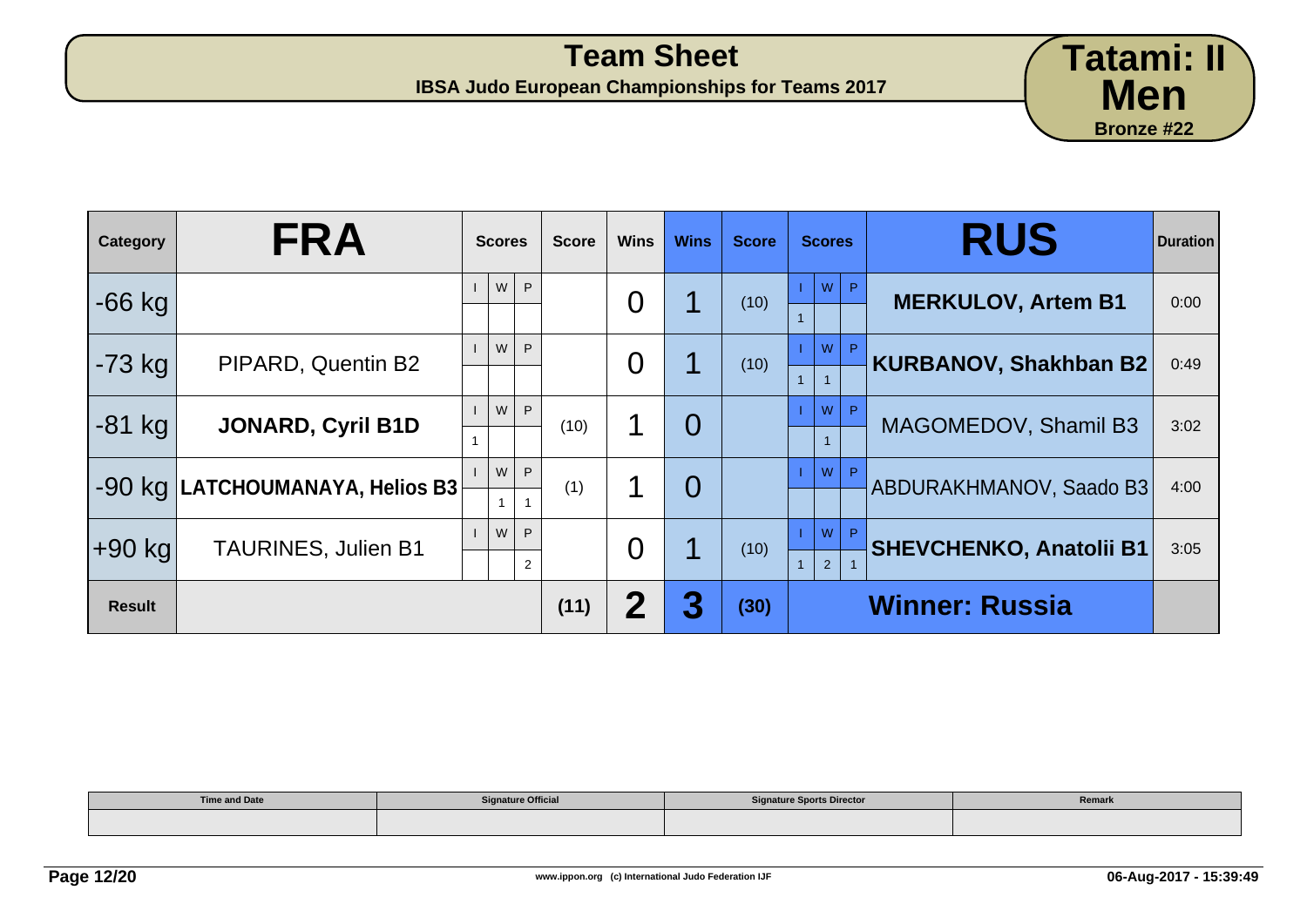**IBSA Judo European Championships for Teams 2017**

| Category      | <b>UKR</b>                     | <b>Scores</b>            | <b>Score</b> | <b>Wins</b> | <b>Wins</b>    | <b>Score</b> | <b>Scores</b>             | <b>AZE</b>                | <b>Duration</b> |  |
|---------------|--------------------------------|--------------------------|--------------|-------------|----------------|--------------|---------------------------|---------------------------|-----------------|--|
| $-66$ kg      | KHORAVA, Davyd B2              | W<br>P<br>$\overline{2}$ |              | 0           |                | (10)         | P.<br>W                   | MUSTAFAYEV, Bayram B2     | 3:18            |  |
| $-73$ kg      | <b>KOTENKO, Serhii B2</b>      | W<br>P                   |              | O           | 1              | (10)         | W                         | <b>GASIMOV, Ramil B2</b>  | 0:48            |  |
| $-81$ kg      | KOSINOV, Olexandr B2           | W<br>P.                  |              | 0           |                | (1)          | W<br>$\mathcal{P}$        | <b>RAHIMLI, Huseyn B2</b> | 4:00            |  |
|               | -90 kg NAZARENKO, Oleksandr B3 | W<br>P                   | (10)         |             | $\overline{0}$ |              | W                         | SAFAROV, Rovshan B3       | 1:22            |  |
| +90 kg        | POMINOV, Oleksandr B2          | W<br>P                   |              | 0           | 1              | (10)         | W                         | <b>ZAKIYEV, Ilham B1</b>  | 0:11            |  |
| <b>Result</b> |                                |                          | (10)         |             |                | (31)         | <b>Winner: Azerbaijan</b> |                           |                 |  |

| <b>Time and Date</b> | <b>Signature Official</b> | <b>Signature Sports Director</b> | Remark |
|----------------------|---------------------------|----------------------------------|--------|
|                      |                           |                                  |        |

**Tatami: II**

**Men**

**Final #23**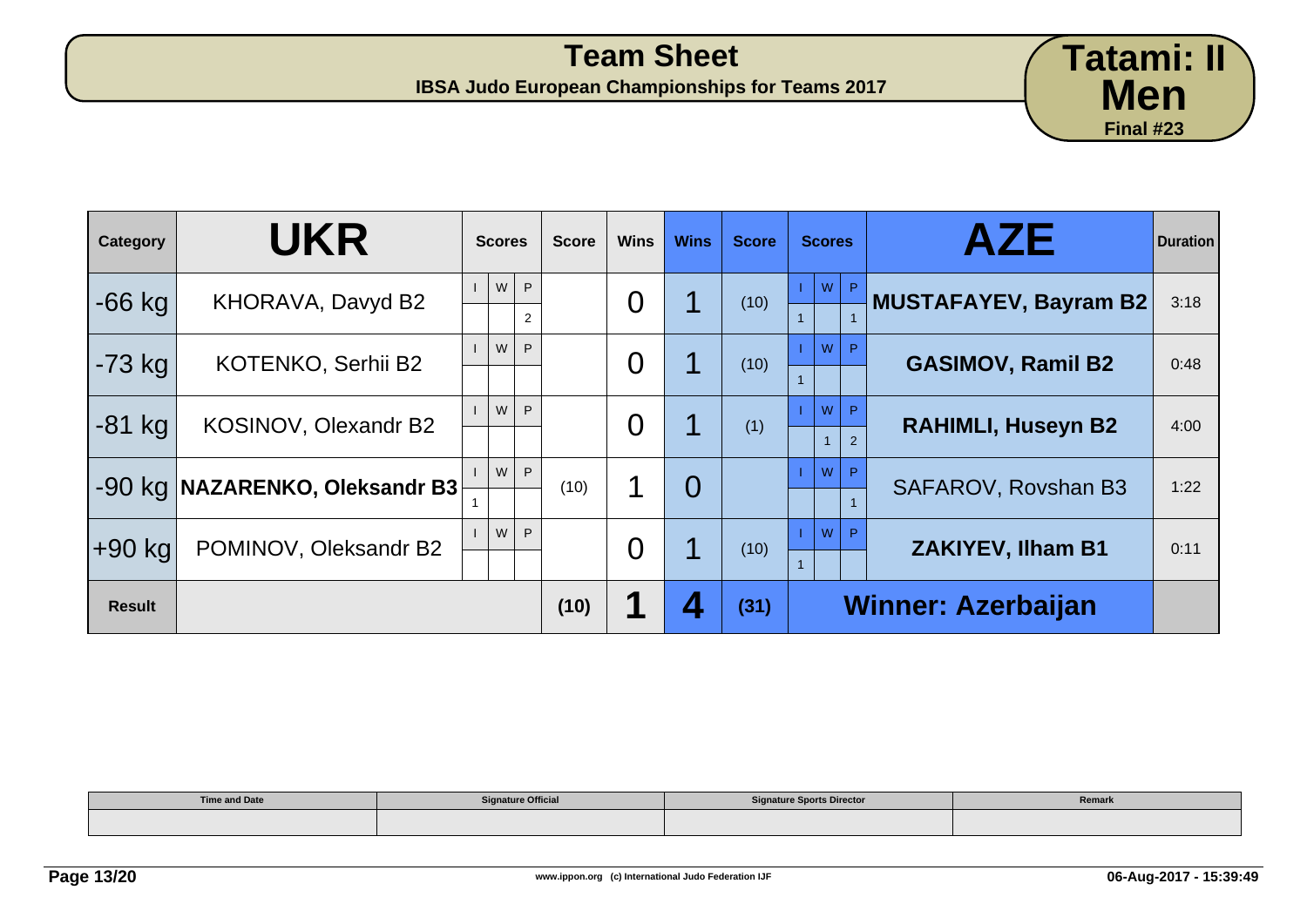

| Category      | <b>RUS</b>                      | <b>Scores</b> | <b>Score</b> | <b>Wins</b> | <b>Wins</b> | <b>Score</b> | <b>Scores</b>                 | <b>TUR</b>              | <b>Duration</b> |
|---------------|---------------------------------|---------------|--------------|-------------|-------------|--------------|-------------------------------|-------------------------|-----------------|
| $-52$ kg      | FROLOVA, Irina B2               | P<br>W        |              | 0           |             |              | W P<br>$\overline{2}$         | <b>TASIN, Ecem B1</b>   | 4:00            |
|               | -57 kg OVCHINNIKOVA, Natalia B2 | P.<br>w l     |              | O           |             | (10)         | $\mathsf{I} \mathsf{w}$<br>P. | <b>CELIK, Zeynep B2</b> | 3:05            |
|               | -63 kg BUZMAKOVA, Ekaterina B2  | P<br>W        | (10)         |             | 0           |              | W P                           | CETE ARTAR, Duygu B2    | 4:29            |
| <b>Result</b> |                                 |               | (10)         | п           | ŋ           | (10)         |                               | <b>Winner: Turkey</b>   |                 |

| <b>Time and Date</b> | <b>Signature Official</b> | <b>Signature Sports Director</b> | Remark |
|----------------------|---------------------------|----------------------------------|--------|
|                      |                           |                                  |        |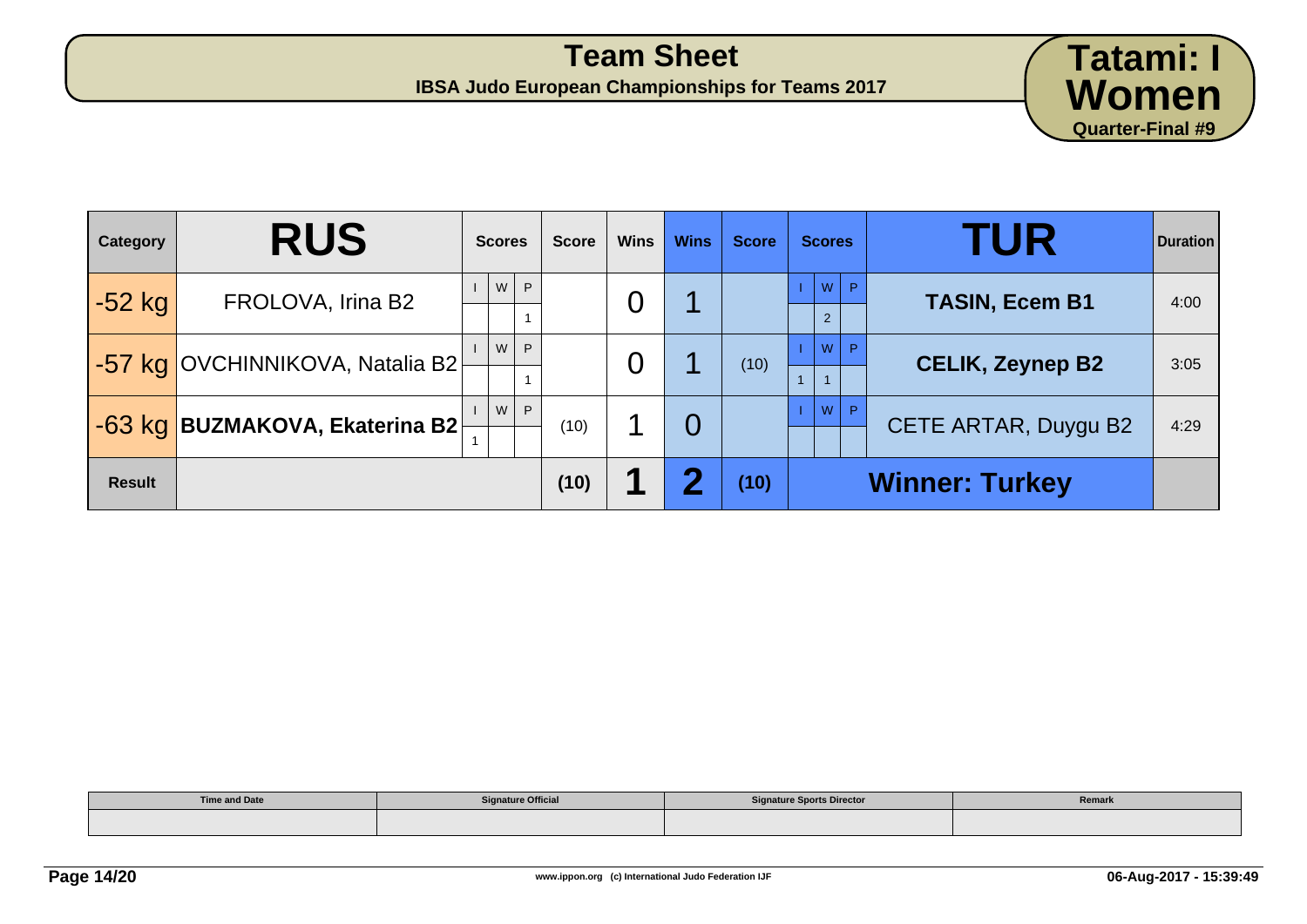

| Category      | <b>UKR</b>                 | <b>Scores</b> | <b>Score</b> | <b>Wins</b> | <b>Wins</b> | <b>Score</b> | <b>Scores</b> | AZE                         | <b>Duration</b> |
|---------------|----------------------------|---------------|--------------|-------------|-------------|--------------|---------------|-----------------------------|-----------------|
| $-52$ kg      | LOHATSKA, Liudmyla B2      | W<br>P        |              | 0           |             | (10)         | W<br> P       | <b>VALIYEVA, Sevda B3</b>   | 0:37            |
| $-57$ kg      | <b>HALINSKA, Yuliya B2</b> | P<br>w l      | (10)         |             | 0           |              | W<br>P        |                             | 0:00            |
| $-63$ kg      |                            | P<br>W        |              | O           |             | (10)         | W<br>P.       | <b>HUSEYNOVA, Khanim B3</b> | 0:00            |
| <b>Result</b> |                            |               | (10)         | 1           | Ω           | (20)         |               | <b>Winner: Azerbaijan</b>   |                 |

| <b>Time and Date</b> | <b>Signature Official</b> | <b>Signature Sports Director</b> | Remark |
|----------------------|---------------------------|----------------------------------|--------|
|                      |                           |                                  |        |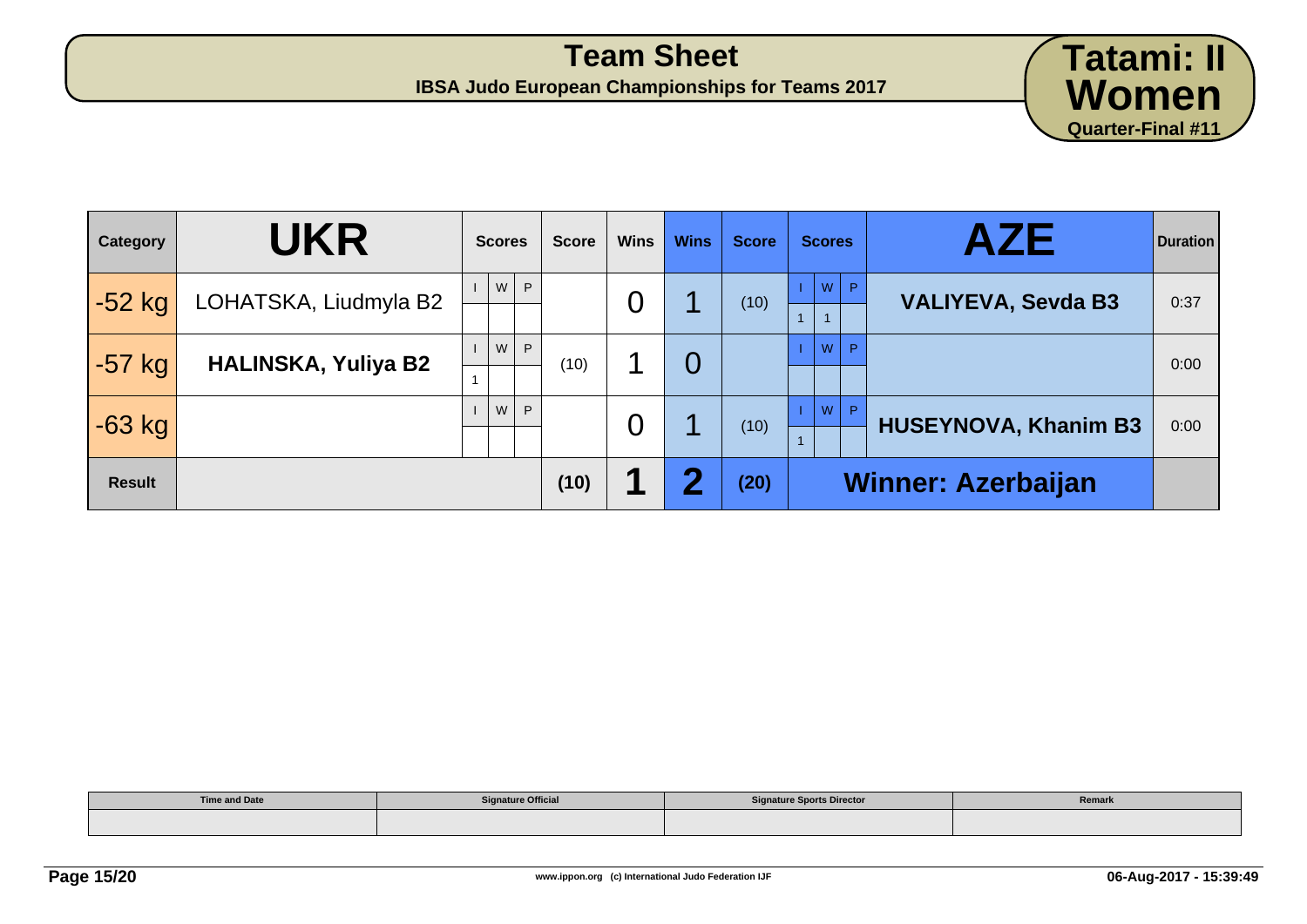**IBSA Judo European Championships for Teams 2017**

| Category      | <b>TUR</b>                 | <b>Scores</b>            | <b>Score</b> | <b>Wins</b> | <b>Wins</b> | <b>Score</b> | <b>Scores</b> | <b>GRE</b>               | <b>Duration</b> |
|---------------|----------------------------|--------------------------|--------------|-------------|-------------|--------------|---------------|--------------------------|-----------------|
| $-52$ kg      | <b>TASIN, Ecem B1</b>      | WP<br>3                  | (10)         |             | 0           |              | W<br>P        | MASOUROU, Emmanouela B1  | 1:11            |
| $-57$ kg      | <b>ATASAYAR, Gulhan B2</b> | W<br>P                   | (10)         |             | 0           |              | W<br>P        |                          | 0:00            |
| $-63$ kg      | <b>CELIK, Zeynep B2</b>    | W<br>P<br>$\overline{2}$ | (10)         |             | 0           |              | W<br>P        | PASCHALIDOU, Theodora B1 | 0:43            |
| <b>Result</b> | <b>Winner: Turkey</b>      |                          | (30)         | 3           | 0           | (0)          |               |                          |                 |

| <b>Time and Date</b> | <b>Signature Official</b> | <b>Signature Sports Director</b> | Remark |
|----------------------|---------------------------|----------------------------------|--------|
|                      |                           |                                  |        |

**Tatami: I**

**Women**

**Semi-Final #17**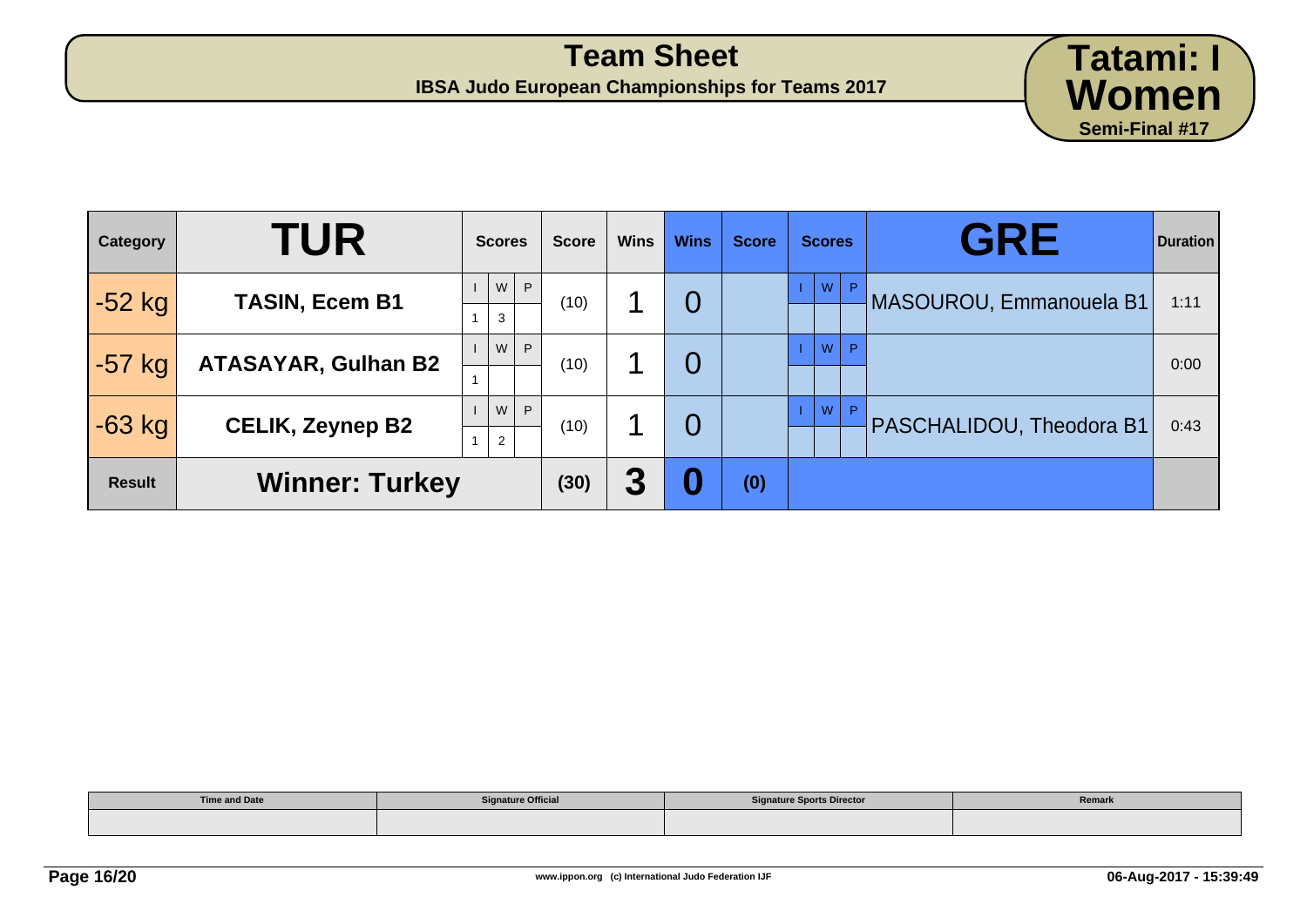**IBSA Judo European Championships for Teams 2017**

| <b>Category</b> | <b>AZE</b>                  | <b>Scores</b>                  | <b>Score</b> | <b>Wins</b>      | <b>Wins</b>    | <b>Score</b> | <b>Scores</b>     | <b>GER</b>                | <b>Duration</b> |
|-----------------|-----------------------------|--------------------------------|--------------|------------------|----------------|--------------|-------------------|---------------------------|-----------------|
| $-52$ kg        | <b>VALIYEVA, Sevda B3</b>   | P<br>W                         | (10)         |                  | $\overline{0}$ |              | W<br>$\mathsf{P}$ | <b>BRUSSIG, Ramona B2</b> | 0:45            |
| $-57$ kg        |                             | P<br>W                         |              | $\overline{0}$   | И              | (10)         | W<br>P            | <b>BRUSSIG, Carmen B2</b> | 0:00            |
| $-63$ kg        | <b>HUSEYNOVA, Khanim B3</b> | $\mathsf{P}$<br>W <sub>1</sub> | (10)         |                  | $\overline{0}$ |              | P<br>W            |                           | 0:00            |
| <b>Result</b>   | <b>Winner: Azerbaijan</b>   |                                | (20)         | $\boldsymbol{2}$ | и              | (10)         |                   |                           |                 |

| <b>Time and Date</b> | <b>Signature Official</b> | <b>Signature Sports Director</b> | Remark |
|----------------------|---------------------------|----------------------------------|--------|
|                      |                           |                                  |        |

**Tatami: II**

**Women**

**Semi-Final #18**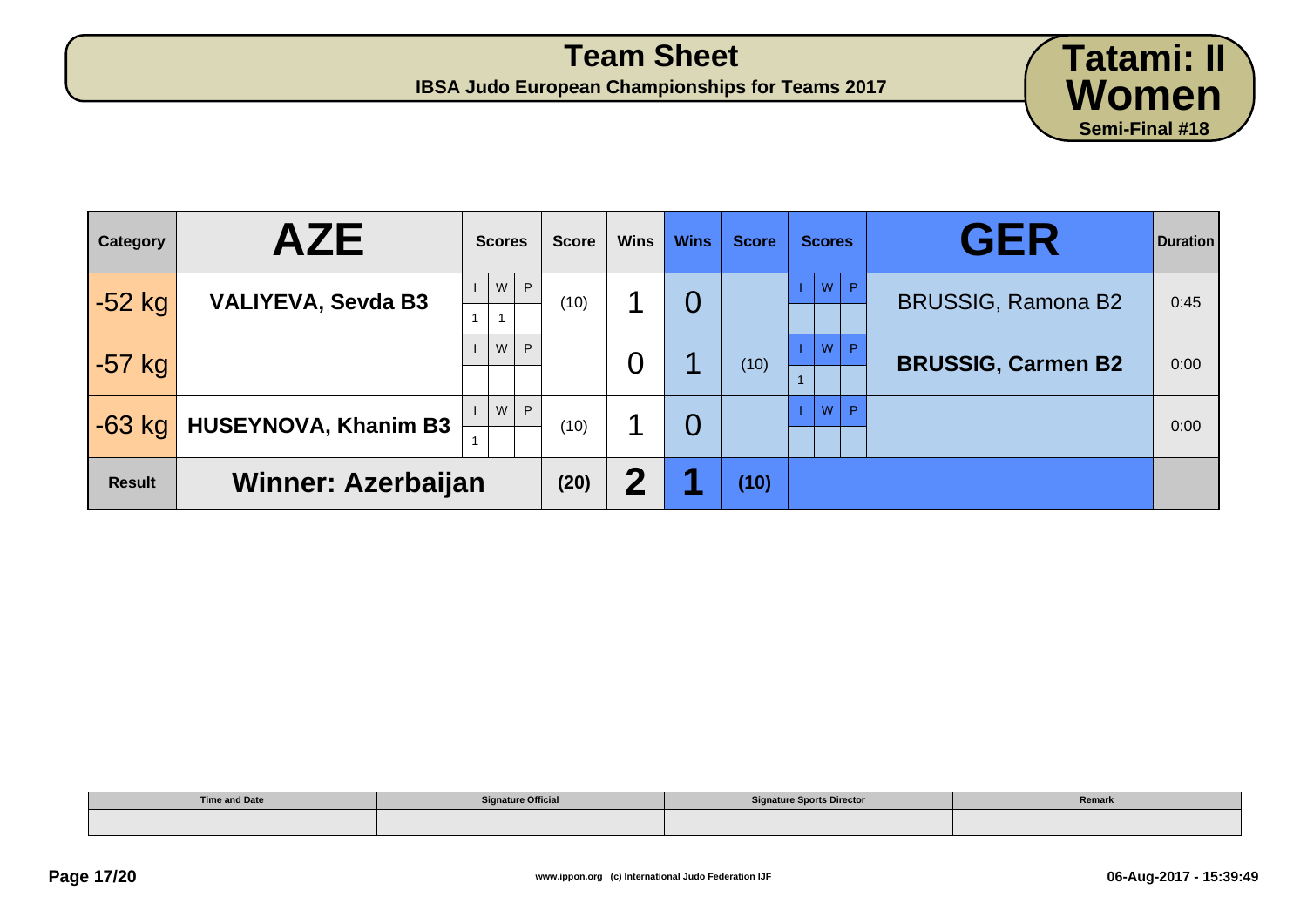| Category      | <b>RUS</b>                             | <b>Scores</b> | <b>Score</b> | <b>Wins</b> | <b>Wins</b> | <b>Score</b> | <b>Scores</b>             | <b>GER</b>                | <b>Duration</b> |
|---------------|----------------------------------------|---------------|--------------|-------------|-------------|--------------|---------------------------|---------------------------|-----------------|
| -52 kg        | FAIZULLINA, Aigul B2                   | P<br>W        |              | O           |             | (1)          | W<br>$/$ P $/$            | <b>BRUSSIG, Carmen B2</b> | 4:00            |
|               | <b>-57 kg OVCHINNIKOVA, Natalia B2</b> | P<br>W<br>2   |              | O           |             |              | W<br>P.<br>$\overline{2}$ | <b>BRUSSIG, Ramona B2</b> | 4:00            |
|               | -63 kg BUZMAKOVA, Ekaterina B2         | P.<br>W       | (10)         |             |             |              | W<br>D.                   |                           | 0:00            |
| <b>Result</b> |                                        |               | (10)         |             | Ω           | (1)          |                           | <b>Winner: Germany</b>    |                 |

| <b>Time and Date</b> | <b>Signature Official</b> | <b>Signature Sports Director</b> | Remark |
|----------------------|---------------------------|----------------------------------|--------|
|                      |                           |                                  |        |

**Tatami: I**

**Women**

**Bronze #21**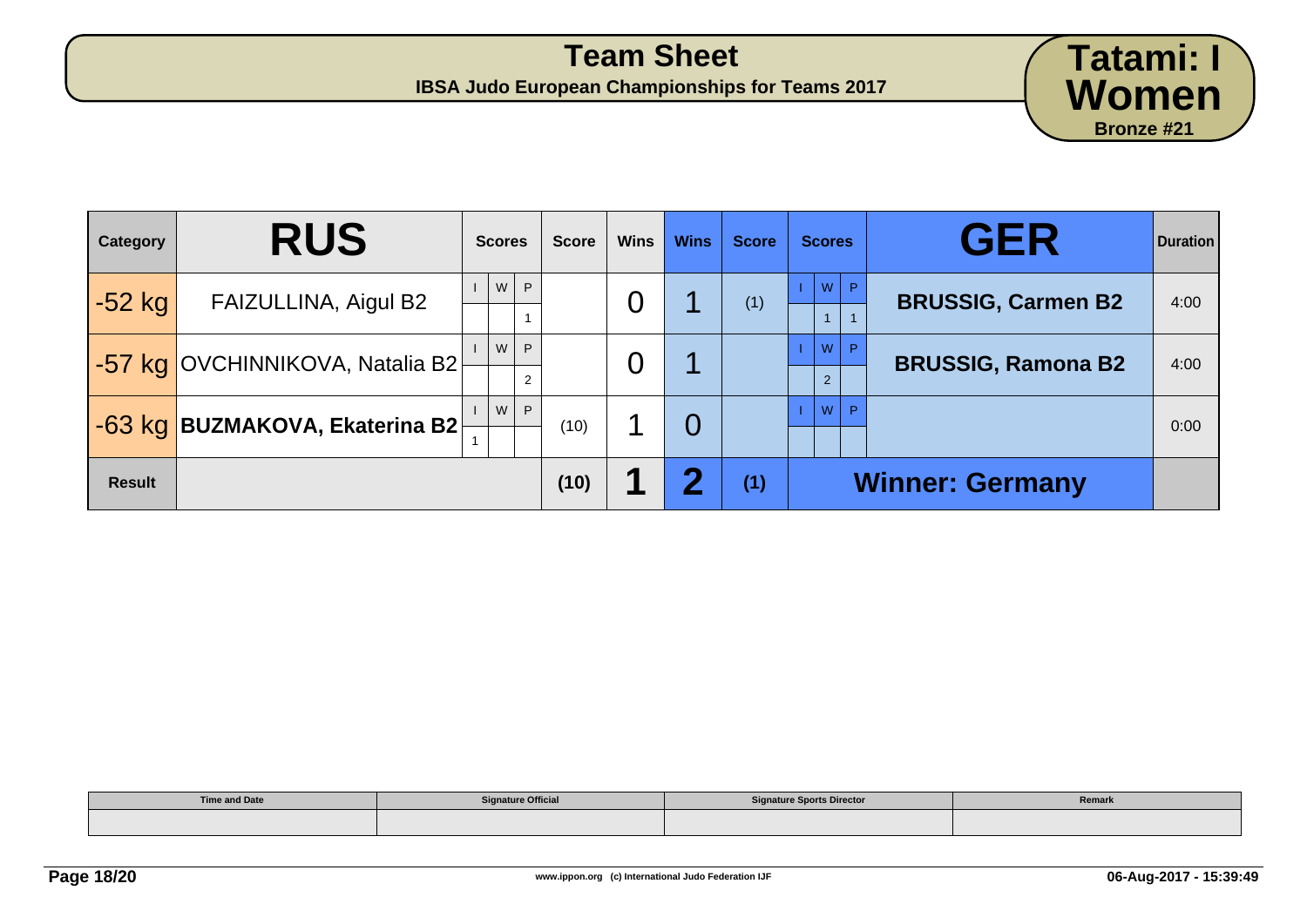**IBSA Judo European Championships for Teams 2017**

| Category      | <b>UKR</b>                 | <b>Scores</b> | <b>Score</b> | <b>Wins</b>             | <b>Wins</b> | <b>Score</b> | <b>Scores</b> | <b>GRE</b>                      | <b>Duration</b> |
|---------------|----------------------------|---------------|--------------|-------------------------|-------------|--------------|---------------|---------------------------------|-----------------|
| $-52$ kg      | LOHATSKA, Liudmyla B2      | WP            | (10)         |                         | 0           |              | W<br>P.       | MASOUROU, Emmanouela B1         | 0:37            |
| $-57$ kg      | <b>HALINSKA, Yuliya B2</b> | W<br>P        | (10)         |                         | 0           |              | W<br>P        |                                 | 0:00            |
| $-63$ kg      |                            | W<br>P        |              | 0                       |             | (10)         | <b>W</b>      | <b>PASCHALIDOU, Theodora B1</b> | 0:00            |
| <b>Result</b> | <b>Winner: Ukraine</b>     |               | (20)         | $\overline{\mathbf{2}}$ |             | (10)         |               |                                 |                 |

| <b>Time and Date</b><br>$\cdots$ $\cdots$ $\cdots$ $\cdots$ | <b>Signature Official</b> | <b>Signature Sports Director</b> | Remark |  |
|-------------------------------------------------------------|---------------------------|----------------------------------|--------|--|
|                                                             |                           |                                  |        |  |

**Tatami: II**

**Women**

**Bronze #22**